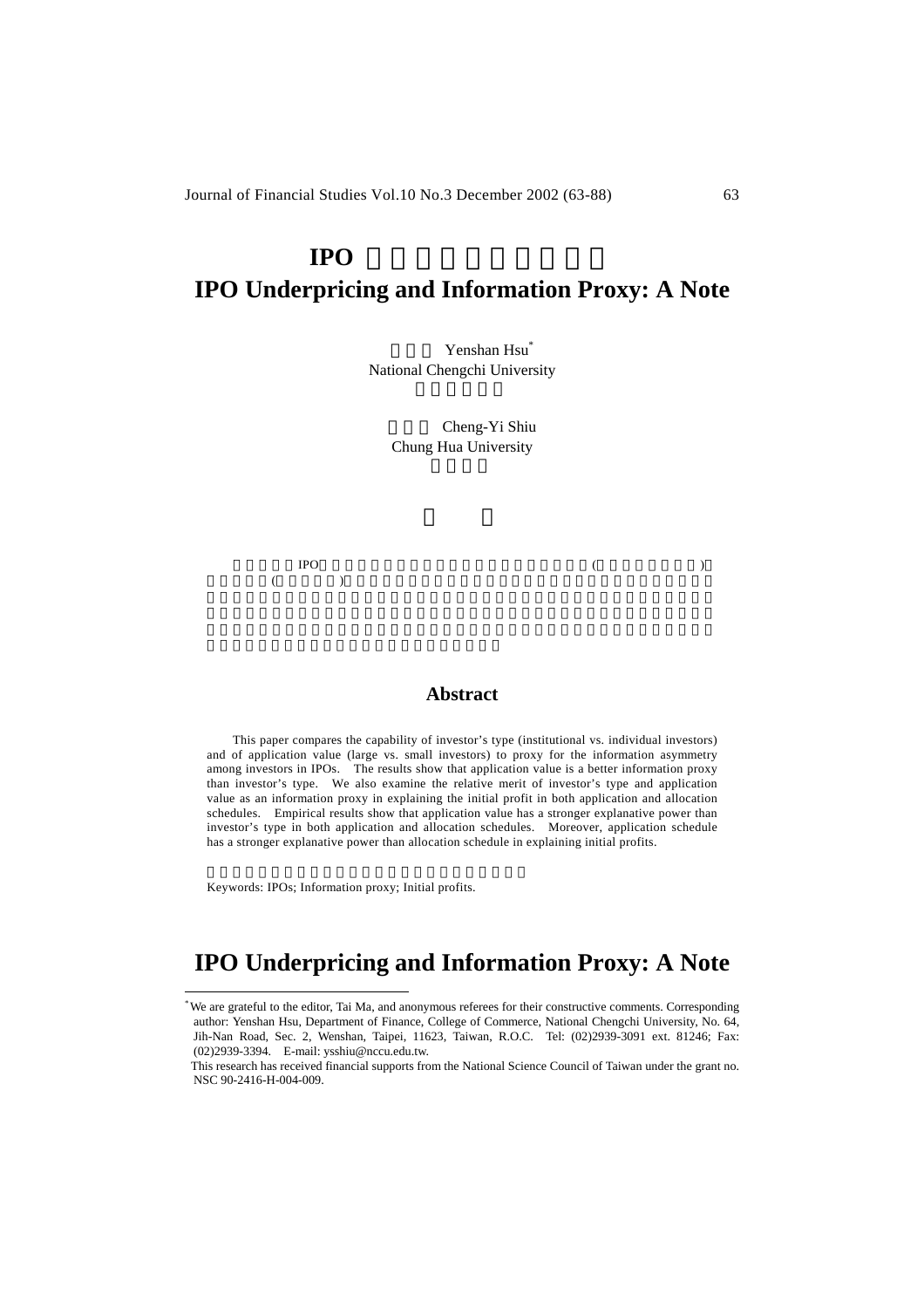### **1. Introduction**

 The initial underpricing in initial public offerings (IPOs) is an international popular phenomenon<sup>1</sup>, and information asymmetry among investors is an important determinant of underpricing in  $IPOs.<sup>2</sup>$  Rock (1986) modeled the concept of the winner's curse to the new-issue market by incorporating information asymmetry between two groups of investors, informed and uninformed groups. Traditionally, institutional investors are assumed to be better informed than individual investors (Hanley and Wilhelm (1995)). However, if information of investor's type is not available, the usual situation in IPOs, large investors with large application values are assumed to be better informed than small investors (Koh and Walter (1989)).

 Field (1997) indicates that institutional investors may be better informed about IPO value by examining post-issue institutional holdings, while Lee, Taylor, and Walter (1999) present the direct evidence that large investors have an information advantage over small investors for Singaporean IPOs. Lee et al. are unable to verify if application value is a better information proxy than investor's type as investor's types are not available to them.

 This paper tests whether investor's type or application value is a better information proxy using a unique Taiwanese IPO auction dataset containing both investor's types and application values. Before 1995 December, investors in Taiwan could acquire IPO shares via the fixed-price mechanism. Since the size of the order that an investor could subscribe was normally limited to within one to five lots (1,000 shares per lot), institutional investors are not interested in acquiring IPO shares. Beginning in 1996, issuing firms and underwriters could alternatively use a two-stage hybrid mechanism, combining auction and fixed-price, to distribute shares with 50% of the shares to be auctioned followed by a fixed-price offer for the remaining shares.

 Under the auction mechanism, the underwriter and issuer announce the number of shares to be auctioned, the minimum acceptable price (i.e., base price) and the possible price range for the subsequent open offer price.<sup>3</sup> Both institutional and individual investors can subscribe shares with any bidding price above or equal to the base price set by the issuing firm. The size

l

<sup>&</sup>lt;sup>1</sup> Please refer to Loughran, Ritter and Rydqvist (1994) and Ritter (1998). For the underpricing evidence in Taiwan, please refer to Lin (1995) and Chen (1997).

<sup>&</sup>lt;sup>2</sup> Other theories including investors sentiment and signaling hypotheses have been advanced for the initial underpricing phenomenon. In general, these theories are not mutually exclusive. The focus of this paper is not to distinguish these theories.

<sup>3</sup> Before December 1999, the range is from the base price to 1.5 times of it. After December 1999, the range is 1.3 times of the base price instead of 1.5 times.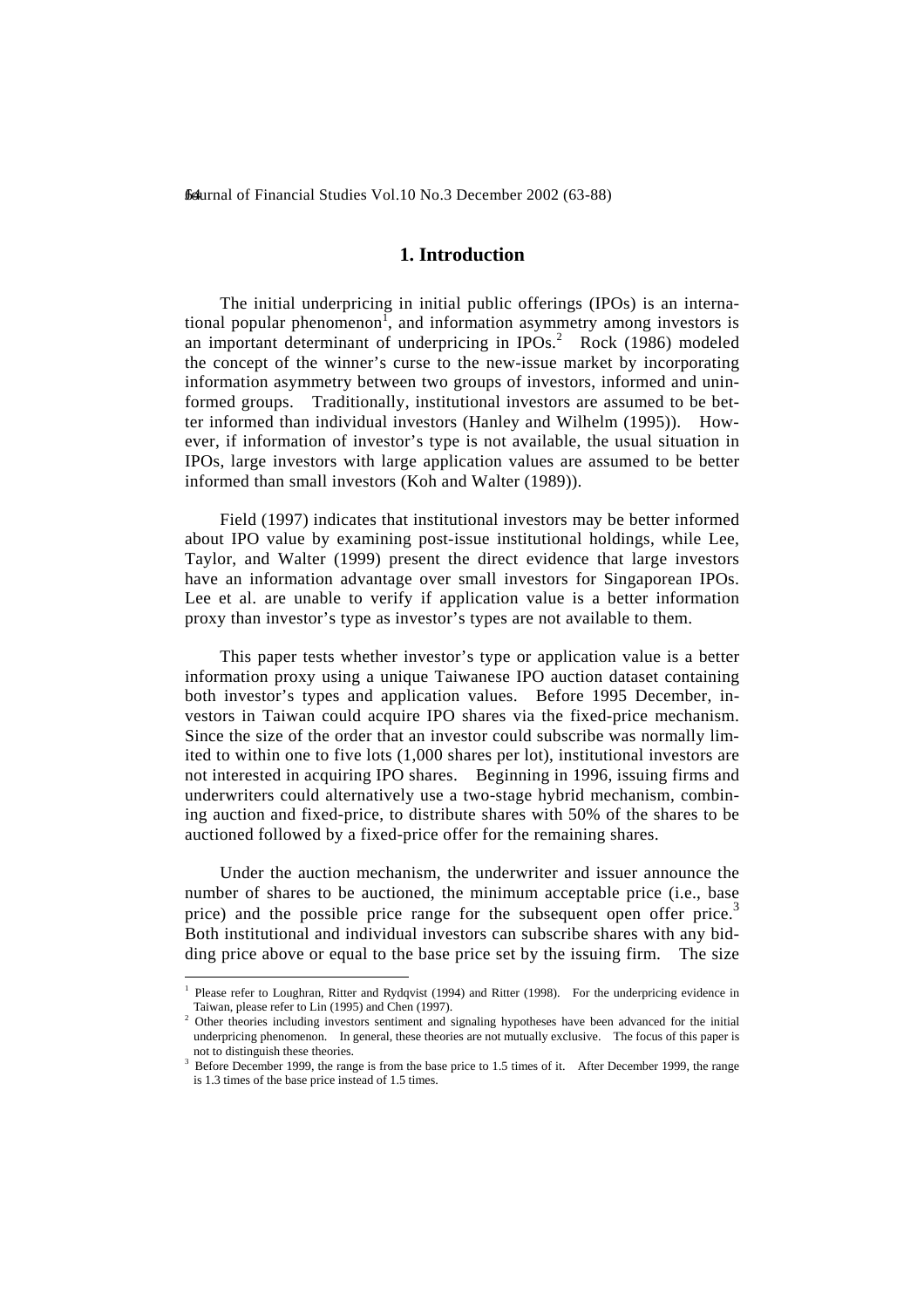of an order could be up to 3% of the entire new issue.

 If over-subscription occurred, the allocation would be based solely on the bidding prices submitted by investors. Orders with higher bidding prices would be filled first until all of the new shares were completely allocated. Lottery is employed to fill orders with the same bidding price. If undersubscription occurs, the unsold shares are lumped with the remaining 50% of shares originally designated for the subsequent open offer. Since the auction is a discriminatory one, each winning bidder pays what he bids.

 The subsequent open offer is conducted about three calendar weeks later after the auction. The price in open offer is determined as follows: if bidding prices for all winning bids in the auction are above the maximum price of initial price range, the offer price is set at the maximum price. On the other hand, if it is not the case, winning bids with bidding prices greater than the maximum price are first eliminated and the offer price is set at the quantity-weighted price calculated with the remained winning bids with bidding prices less than the maximum price. The two-stage hybrid selling procedure in Taiwan IPO market is shown in Figure 1.

 Drawing on application data and allocation data from a sample of 75 IPOs issued through the auction allocation during the period 1996 – 2000, we found that both investor's type and application value are good information proxies. However, application value is better than investor's type. Besides, our empirical results lend supports to the winner's curse hypothesis proposed by Rock (1986). The rest of this paper is organized as follows. Section 2 describes the data and methodology. Empirical results are reported in Section 3. The final section concludes this paper with a summary.

- Step 1: The minimum price and initial price range are chosen
- Step 2: Investors submit price / quantity bids
- Step 3: Discriminatory allocation to investors
- Step 4: Set the open offer price within the initial price range
- Step 5: Investors submit subscriptions to open offer
- Step 6: Open offer allocation by lottery
- Step 7: Shares traded on Exchanges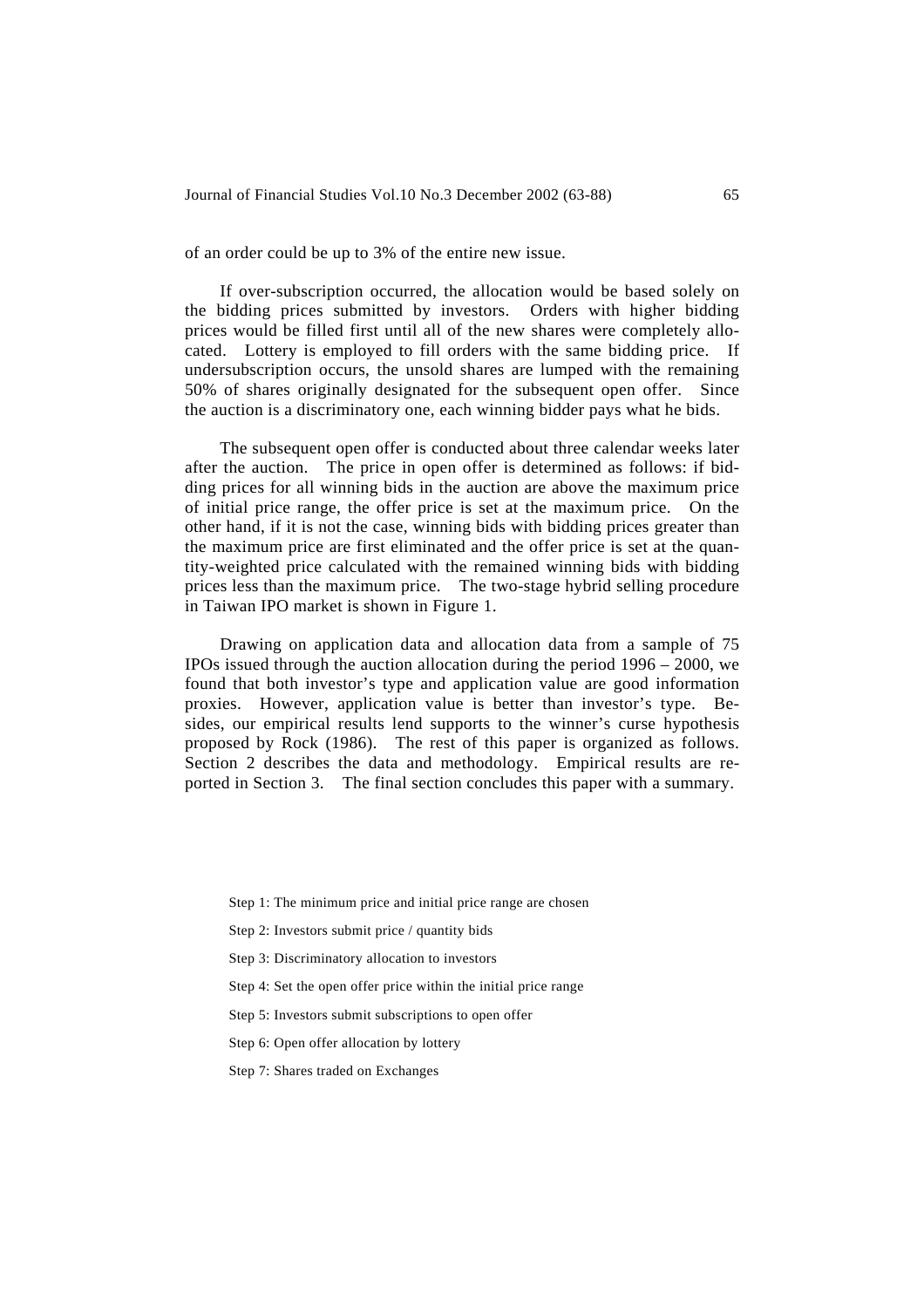

Figure 1 Timing of the Hybrid Selling Procedure

## **2. Data and methodology**

1. Data

l

 Our original sample consisted of 77 new issues during the sample period from January 1996 to April 2000.<sup>4</sup> We acquired the sample data through the Chinese Securities Association. Of the 77-issue samples, 45 issues were traded on the Taiwan Stock Exchange while 32 issues were traded on the OTC market. The data set contains information on individual bidding for each issue, including the identity of investors (institutional or individual investors), bidding sizes and bidding prices. Whether an order was filled or not was also indicated in this data set. Orders were filled

according to bidding prices submitted from investors until all shares were completely allocated.<sup>5</sup>

 The original sample includes two utility companies. These two utility IPOs were excluded from the original sample because utility firms are regulated and foreign institutional investors are not allowed to participate in the IPO auction. Hereafter the analyses are based solely on the 75 IPOs.

<sup>4</sup> These 77 IPOs are distributed as follows: 6 in 1996, 23 in 1997, 23 in 1998, 19 in 1999, and 6 in 2000.

<sup>&</sup>lt;sup>5</sup> If two or more investors have the same bidding price, the lottery will be used to set the filling priority among these investors.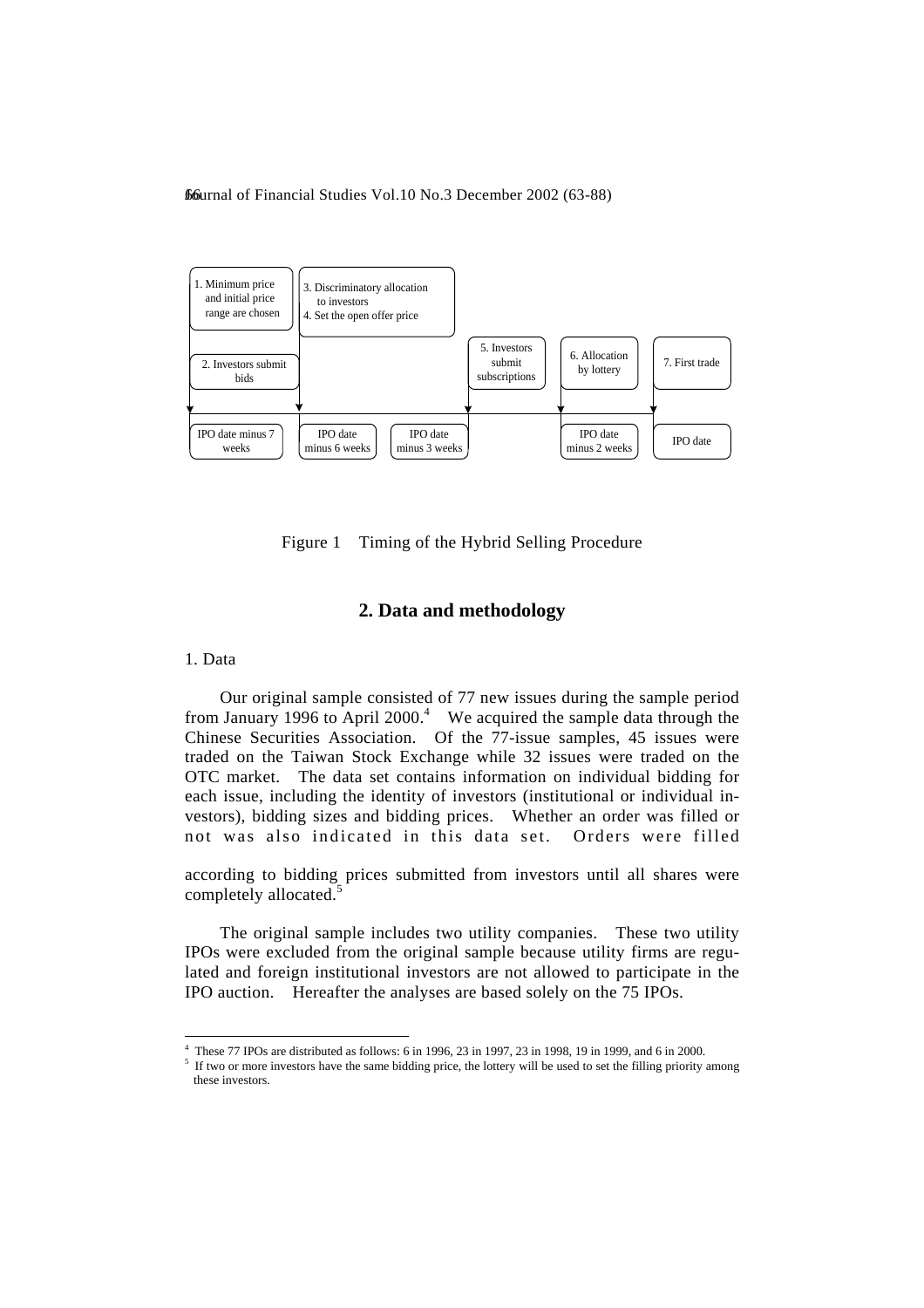Table 1 reports summary statistics for the application and allocation of the 75 IPOs. The number of lots put up at auction, ranging from 38,788 to 1,362, averaged 8,000, while the total subscription number from the investors averaged 30,024, which is roughly 3.75 times the average number put up at auction. The results reported in Table 1 show that the total number of shares subscribed by individual investors was about 3 times that by institutional investors. This reflects the fact that individual investors participate actively and repeatedly in IPOs.<sup>6</sup>

Table 1 Summary statistics for 75 Taiwanese IPOs at auction during the sample period <sup>a</sup>: Investor's identity

|                                                            | Mean   | Std. Dev. | Maximum | Minimum        | Median |
|------------------------------------------------------------|--------|-----------|---------|----------------|--------|
| Lots at auction                                            | 8,000  | 6,943     | 38,788  | 1,362          | 5,840  |
| Total bidding lots <sup>b</sup>                            | 30,024 | 35,892    | 210,141 | 944            | 18,389 |
| Individual                                                 | 22,392 | 26,021    | 144,640 | 797            | 14,680 |
| Institutional                                              | 7,633  | 11,093    | 65,501  | $\overline{0}$ | 4,184  |
| Average number of lots per<br>bidding                      | 35.97  | 20.65     | 115.83  | 10.26          | 31.69  |
| Individual                                                 | 29.86  | 19.11     | 110.54  | 7.17           | 25.94  |
| Institutional                                              | 125.20 | 72.89     | 332.49  | 7.50           | 109.45 |
| Lot-weighted average bidding<br>price $\textdegree$ (NT\$) | 72.95  | 60.24     | 434.12  | 17.79          | 52.45  |
| Individual                                                 | 72.91  | 60.05     | 432.81  | 17.87          | 52.08  |
| Institutional                                              | 74.01  | 61.07     | 436.02  | 16.83          | 52.12  |
| cont.                                                      |        |           |         |                |        |
|                                                            | Mean   | Std. Dev. | Maximum | Minimum        | Median |
| Average dollar value per bid-<br>ding (NT\$M)              | 2.171  | 1.257     | 7.756   | 0.258          | 2.202  |
| Individual                                                 | 1.726  | 0.922     | 5.337   | 0.221          | 1.589  |
| Institutional                                              | 7.921  | 5.215     | 27.207  | 0.225          | 7.357  |
| Fractions of shares allocated d<br>Individual              | 80.90% | 17.46%    | 100%    | 28.49%         | 86.02% |

 6 Although individual investors are more active in IPOs, institutional investors play an important role in IPOs at auction. Of the 75 new issues at auction, two were under-subscribed in which no institutional investors participated.

Institutional 19.10% 17.46% 71.51% 0% 13.98%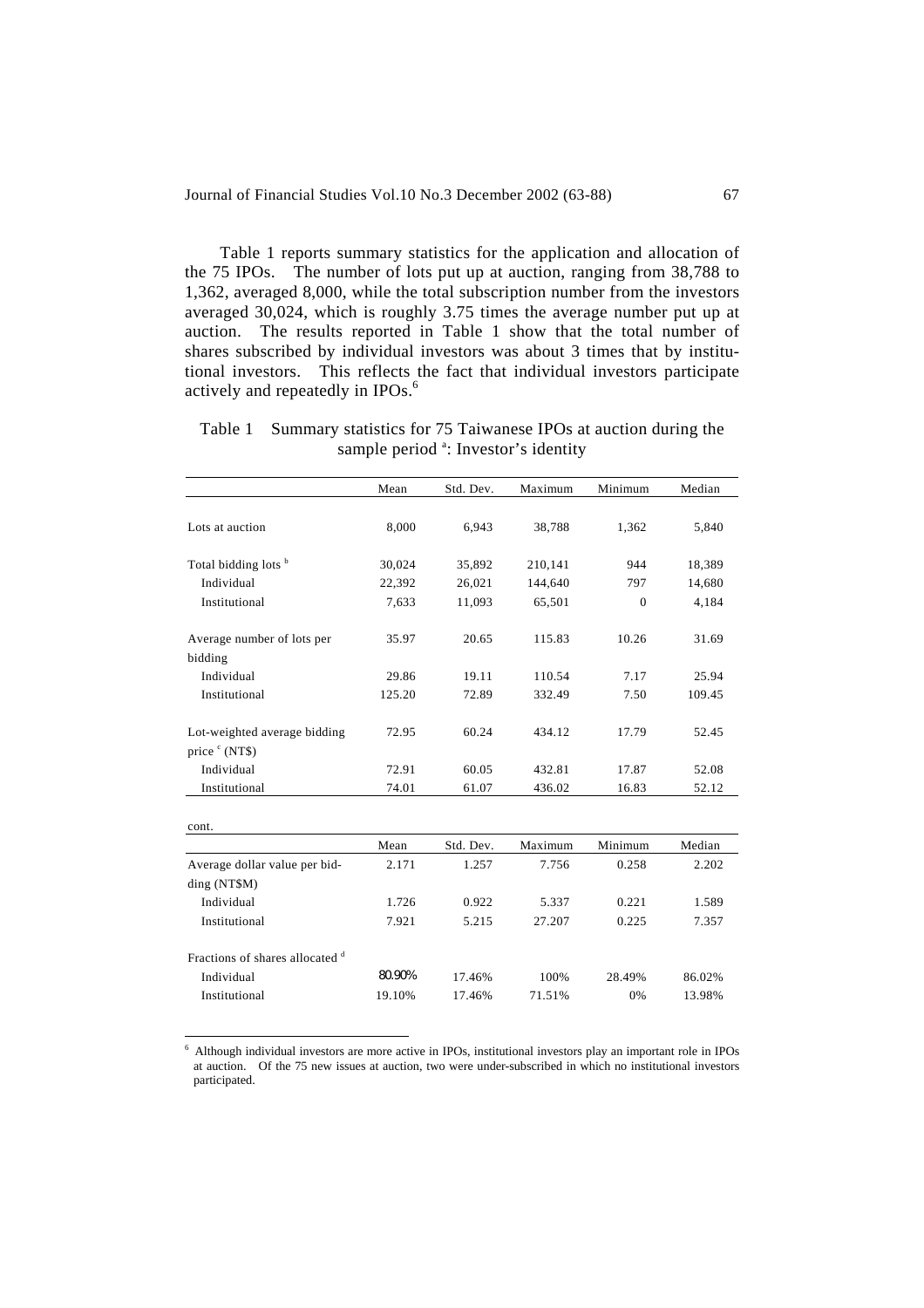| Average size of successful     | 50.73  | 35.81  | 193.73 | 11.60    | 37.17  |
|--------------------------------|--------|--------|--------|----------|--------|
| applications (lots)            |        |        |        |          |        |
| Individual                     | 44.76  | 36.22  | 205.22 | 8.16     | 31.78  |
| Institutional                  | 125.32 | 80.29  | 414.76 | 25.00    | 105.17 |
| Lot-weighted average price of  | 79.67  | 65.43  | 457.01 | 19.09    | 55.48  |
| successful applications (NT\$) |        |        |        |          |        |
| Individual                     | 79.71  | 65.39  | 456.65 | 19.09    | 56.17  |
| Institutional                  | 85.06  | 67.25  | 457.65 | 21.00    | 58.75  |
| Average dollar value of suc-   | 3.612  | 3.679  | 26.866 | 0.258    | 2.707  |
| cessful applications (NT\$M)   |        |        |        |          |        |
| Individual                     | 3.120  | 3.631  | 28.465 | 0.221    | 2.088  |
| Institutional                  | 9.228  | 6.443  | 27.863 | 0.704    | 7.139  |
| Allocation percentage within   |        |        |        |          |        |
| each class                     |        |        |        |          |        |
| Individual                     | 0.4507 | 0.2544 | 1      | 0.0747   | 0.3584 |
| Institutional                  | 0.3508 | 0.2986 | 1      | $\Omega$ | 0.2478 |
|                                |        |        |        |          |        |

a. These 75sample IPOs were brought to market at auction during the period January 1996 to April 2000.

b. Of 75 IPOs, institutional investors did not submit any bids for 2 IPOs.

c. The lot-weighted average bidding price is the sum of the bidding prices weighted by their respective order sizes for all applications.

d. Of 75 IPOs, institutional investors received no allocations for 8 IPOs.

l

 Moreover, individual investors also account for a lion's share of allocated shares. The statistics reported in Table 1 indicate that the average individual allocation (80.9%) is around 4 times the institutional allocation

 $(19.1\%)$ .<sup>7</sup> Although the institutional investors, on average, accounted for approximately one quarter of the applications, these allocation results reveal that institutional investors, compared to individual investors, are allocated relatively fewer shares than they apply for. However, the average number of lots allocated to each institutional investor is 125, which is 2.8 times that allocated to each individual investor.

 Furthermore, the weighted average price of received allocations were NT\$85.06 and NT\$79.71 respectively, for institutional and individual inves-

<sup>&</sup>lt;sup>7</sup> Besides the two under-subscribed IPOs, institutional investors received no allocation in six over-subscribed IPOs.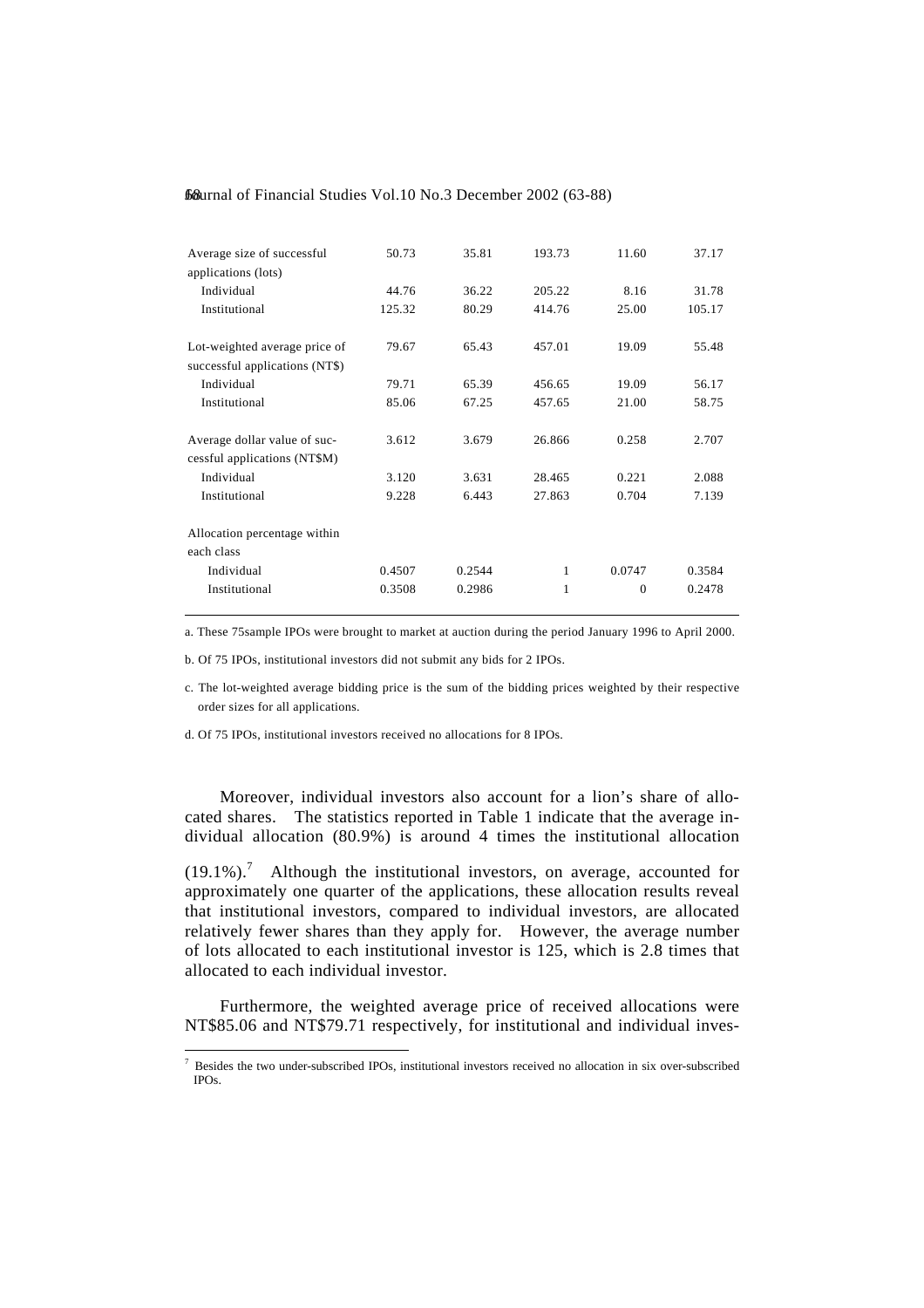tors. These results suggest that institutional investors, in contrast to individual investors, are more aggressive in IPO bidding, as they might possess more information concerning a firm's value. The average dollar value for successful institutional investors is around NT\$9 million, far exceeding the NT\$3 million from individual investors. Finally, the fractions of shares allocated to the individual and institutional class within each class were 45% and 35%, respectively.

 To make our results comparable to those reported in Lee, Taylor, and Walter (1999), we followed them to categorize investors into four classes, namely small, medium/small, medium, and large investors, based on the value of the stock applications. Small investors are defined as those who apply for up to NT\$500,000 stock value in each issue. Medium/small investors apply for stock in the range of NT\$500,001 to NT\$2,000,000. Medium investors apply for stock in the range of NT\$2,000,001 to NT\$8,000,000 and large investors apply for stock valued greater than NT\$8,000,000.

 Table 2 reports summary statistics for the application and allocation of the 75 IPOs for these four categories of investors. Table 2 indicates that large investors, on average, account for approximately half of the application, though they are allocated only 42%. These results together with the results in Table 1 indicate that a lot of large investors are individual investors since individual investors account for approximately 75% the application and 81% the allocation. The large investors have the largest weighted average bidding price, while the small investors have the smallest bidding price. These results also suggest that the large investors possess more information than other investors and they are more aggressive in IPO biddings. Finally, fractions of shares allocated to each class of investors are respectively 32%, 37%, 42%, and 39% for small, medium/small, medium, and large investors.

|                            | Mean   | Std. Dev. | Maximum | Minimum | Median |
|----------------------------|--------|-----------|---------|---------|--------|
|                            |        |           |         |         |        |
| Total bidding lots         | 30,024 | 35,892    | 210,141 | 944     | 18,389 |
| Small                      | 2,344  | 3,699     | 17,745  | 62      | 1,042  |
| Medium/small               | 5,757  | 7.913     | 42,387  | 235     | 3,289  |
| Medium                     | 8,854  | 9,442     | 54,116  | 147     | 5,774  |
| Large <sup>b</sup>         | 15.269 | 17.649    | 107.166 | 100     | 9,380  |
|                            |        |           |         |         |        |
| Average number of lots per | 35.97  | 20.65     | 115.83  | 10.26   | 31.69  |

Table 2 Summary statistics for 75 Taiwanese IPOs at auction during the sample period<sup>a</sup>: Application value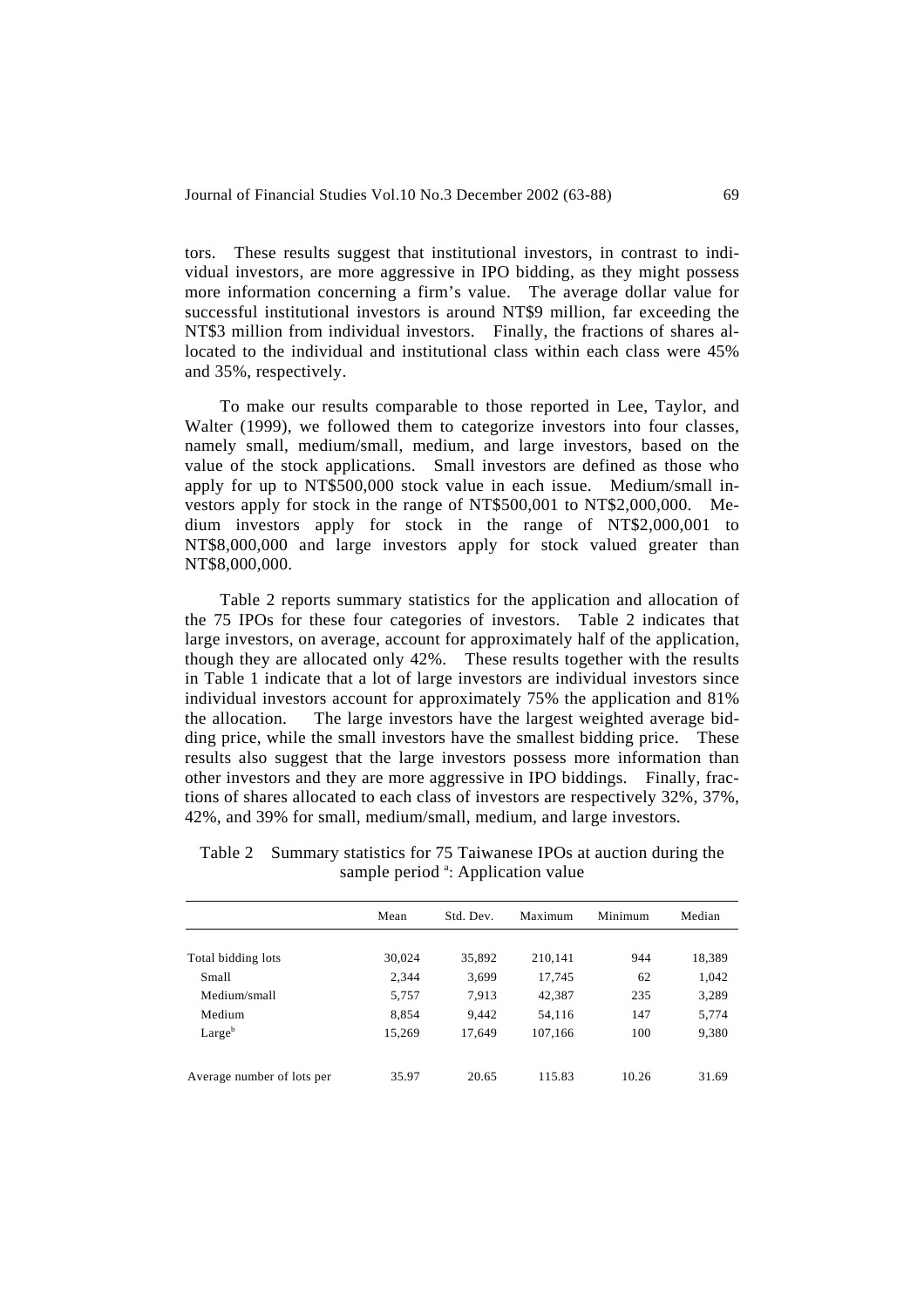| bidding                                           |        |        |        |                |        |
|---------------------------------------------------|--------|--------|--------|----------------|--------|
| Small                                             | 5.36   | 2.68   | 12.40  | 1.00           | 5.34   |
| Medium/small                                      | 21.44  | 13.14  | 71.36  | 2.73           | 19.11  |
| Medium                                            | 80.18  | 44.95  | 223.53 | 9.09           | 75.29  |
| Large                                             | 247.70 | 118.64 | 538.68 | 59.38          | 243.74 |
| Lot-weighted average bidding<br>price ° (NT\$)    | 72.95  | 60.24  | 434.12 | 17.79          | 52.45  |
| Small                                             | 68.69  | 56.19  | 416.92 | 16.21          | 47.73  |
| Medium/small                                      | 70.60  | 57.16  | 419.47 | 18.03          | 50.97  |
| Medium                                            | 72.96  | 59.86  | 429.18 | 17.87          | 51.65  |
| Large                                             | 82.25  | 63.21  | 436.01 | 23.40          | 60.07  |
| Average dollar value per bid-<br>ding (NT\$M)     | 2.171  | 1.257  | 7.756  | 0.258          | 2.202  |
| Small                                             | 0.262  | 0.057  | 0.431  | 0.141          | 0.257  |
| Medium/small                                      | 1.002  | 0.101  | 1.383  | 0.820          | 0.991  |
| Medium                                            | 3.935  | 0.544  | 6.191  | 2.327          | 3.920  |
| Large                                             | 15.592 | 5.830  | 32.356 | 8.000          | 14.480 |
| Fractions of shares allocated d                   |        |        |        |                |        |
| <b>Small</b>                                      | 5.70%  | 8.36%  | 55.83% | 0 <sup>d</sup> | 3.04%  |
| Medium/small                                      | 17.24% | 16.03% | 83.48% | $\Omega$       | 11.24% |
| Medium                                            | 35.08% | 22.52% | 99.22% | 4.38%          | 30.38% |
| Large                                             | 41.98% | 29.91% | 94.57% | $\Omega$       | 44.71% |
| Average size of successful<br>applications (lots) | 50.73  | 35.81  | 193.73 | 11.60          | 37.17  |
| Small                                             | 5.03   | 3.03   | 20.00  | 1.00           | 4.56   |

| cont.                                                           |        |           |         |         |        |
|-----------------------------------------------------------------|--------|-----------|---------|---------|--------|
|                                                                 | Mean   | Std. Dev. | Maximum | Minimum | Median |
| Medium/small                                                    | 19.30  | 11.92     | 62.93   | 2.72    | 16.26  |
| Medium                                                          | 72.83  | 41.72     | 222.00  | 9.71    | 65.96  |
| Large                                                           | 252.32 | 151.59    | 998.40  | 49.00   | 234.88 |
| Lot-weighted average price of<br>successful applications (NT\$) | 79.67  | 65.43     | 457.01  | 19.09   | 55.48  |
| Small                                                           | 79.44  | 65.49     | 460.15  | 19.00   | 56.87  |
| Medium/small                                                    | 80.66  | 66.00     | 458.86  | 19.29   | 56.77  |
| Medium                                                          | 79.82  | 65.62     | 458.67  | 18.94   | 55.54  |
| Large                                                           | 87.95  | 68.59     | 456.69  | 23.40   | 61.33  |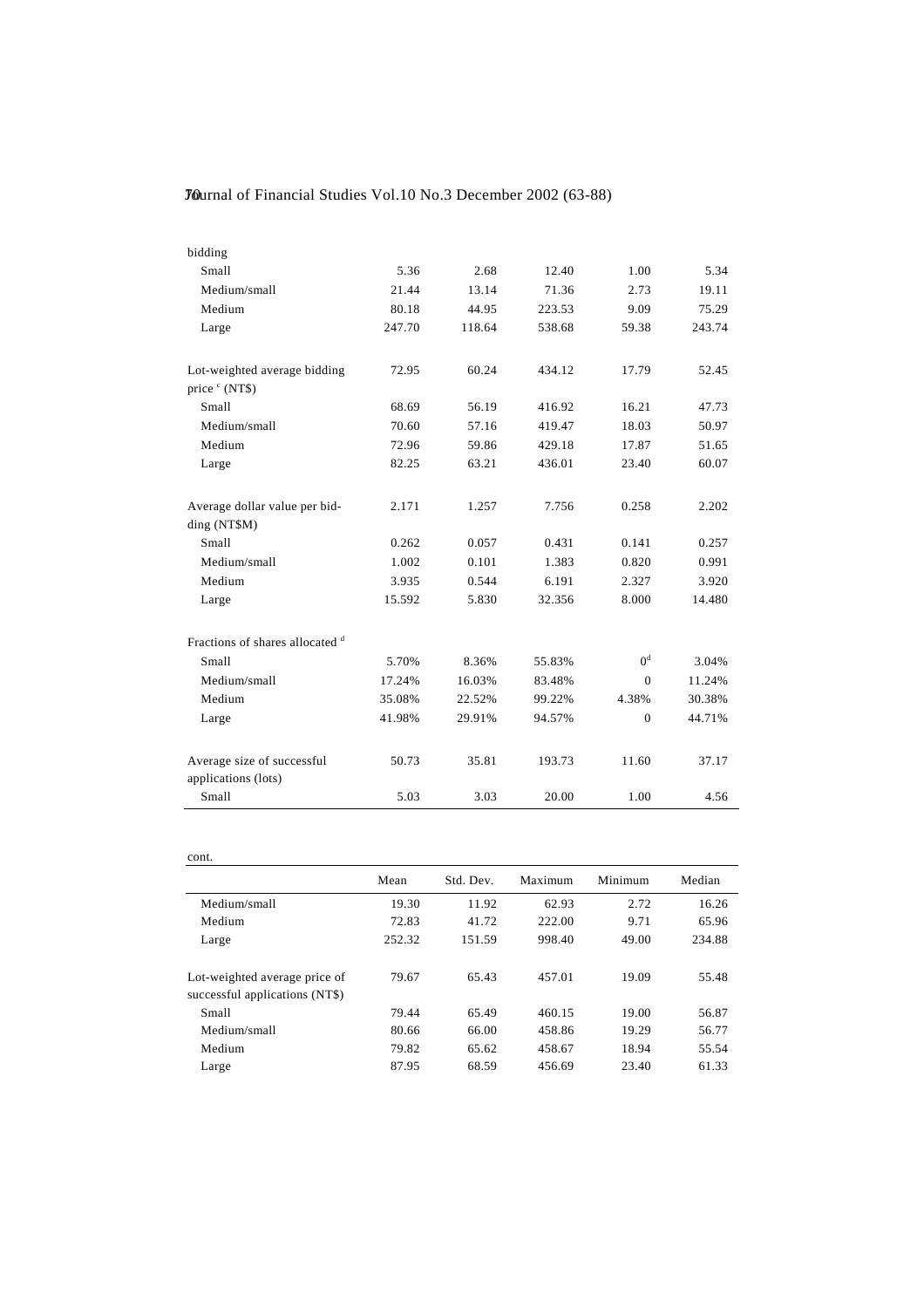| 3.612  | 3.679  | 26.866 | 0.258    | 2.707  |
|--------|--------|--------|----------|--------|
|        |        |        |          |        |
| 0.280  | 0.064  | 0.491  | 0.160    | 0.264  |
| 1.045  | 0.154  | 1.628  | 0.799    | 1.027  |
| 4.022  | 0.732  | 7.328  | 2.167    | 4.061  |
| 17.083 | 9.483  | 61.639 | 8.295    | 14.471 |
|        |        |        |          |        |
|        |        |        |          |        |
| 31.94% | 28.80% | 100%   | $\Omega$ | 22.83% |
| 37.04% | 29.08% | 100%   | $\Omega$ | 27.60% |
| 41.44% | 26.91% | 100%   | 4.68%    | 34.28% |
| 39.42% | 30.70% | 100%   | $\Omega$ | 34.49% |
|        |        |        |          |        |

a. These 75sample IPOs were brought to market at auction during the period January 1996 to April 2000.

b. Small investors were defined as those who applied for up to NT\$500,000 dollars worth of shares in each issue. Medium/small investors applied for NT\$500,001 to NT\$2,000,000. Medium investors applied for NT\$2,000,001 to NT\$8,000,000 and large investors were defined as those who applied for more than NT\$8,000,000 worth of stock.

c. The lot-weighted average bidding price is the sum of bidding prices weighted by their respective order sizes for all applications.

d. Of 75 IPOs, small investors received no allocation for 2 IPOs. Medium/small investors received no allocation for any IPO. Large investors received no allocation for 13 IPOs.

#### 2. Methodology

l

 This study investigated whether investor's type or application value is a better information proxy using a unique Taiwanese IPO auction dataset. The Taiwan stock markets institute a price limit, a popular mechanism

among Asian countries, to dampen market volatility.<sup>8</sup> The price limit mechanism complicates the calculation of initial returns. This is the case because if the closing price hits the limit on the first trading date, the initial return might be overestimated if the lower limit is hit or underestimated if the upper limit is hit. To cope with this issue, if the closing price hits the limit on the first trading date, the initial return is calculated over an initial listing period (i.e. honey-moon period) beginning from the first trading date to the trading date that the limit is not hit.

<sup>&</sup>lt;sup>8</sup> Currently, the individual stock price is allowed to move up or down 7% relative to the closing price on the preceding trading date in the Taiwan stock markets.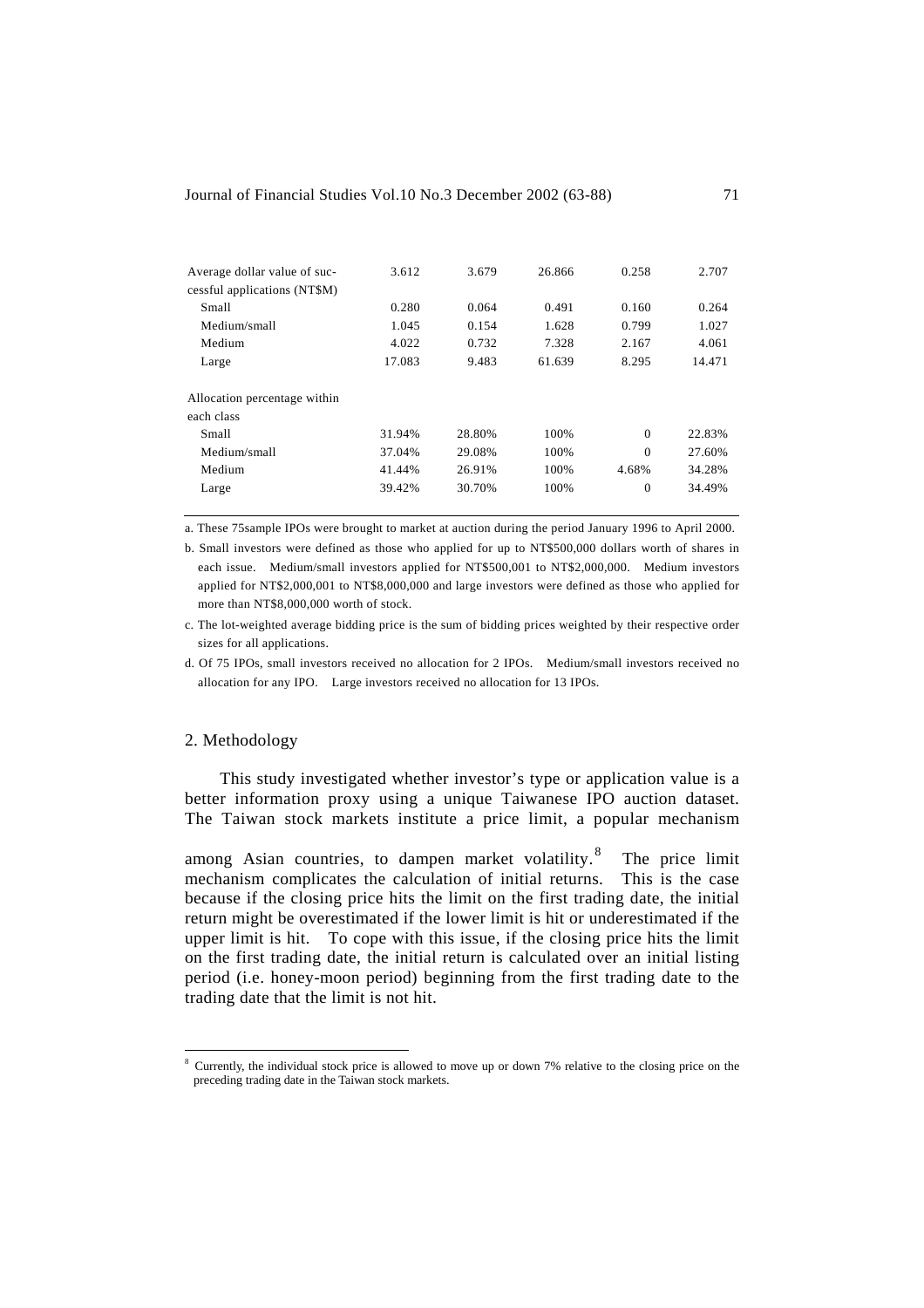The average time length between the offering date and the first trading date is approximately two months. When an investor submits a bid for shares in a new issue in Taiwan, 30% of the bidding dollar value of the shares applied for must be paid. Auction results are normally revealed ten days after the offering date. Unsuccessful applicants get their application monies refunded while successful applicants are requested to make payments on the remaining 70% of the share dollar value bid. It is approximately ten days between this payment date and the first trading date.<sup>9</sup>

 First, we calculated the returns over the initial listing period. Then we adjusted returns for the market movement to account for the market risk during the initial listing period. Next, we accounted for the opportunity cost of the capital tied up in applications over the period between the offering date and the first trading date. The application fee, NT\$500 per application, was also deducted in the calculation. Finally, we also accounted for the transaction costs for selling shares in the aftermarket. Transaction costs, which account for 0.4425% of the transaction value, include brokerage commissions (0.1425%) and a transaction tax (0.3%). In sum, the initial excess return for a successful investor in a particular issue is calculated as follows:

$$
r_i^S = \left[ \frac{P_H (1 - TC) \times Q_{i,B} - F}{P_{i,B} \times Q_{i,B}} - 1 \right] - \left[ \frac{Index_H}{Index_L} - 1 \right] - \frac{D_1}{365} \times 0.3 \times R_f - \frac{D_2}{365} \times R_f
$$
\n(1)

 $r_i^S$  is the initial excess return for a successful investor.  $P_{i,B}$  is the bidding price and  $Q_{i,B}$  is the number of shares submitted by investor *i* in a particular issue.  $P_{H}$  is the closing price on the last trading day of the initial listing period.  $TC$  is the transaction cost.  $F$  is the application fee, NT\$500 per application. *Index<sub>H</sub>* and *Index<sub>L</sub>* are the closing value of the Taiwan Stock Exchange (TSE) Value-Weighted Index on the last trading date of the initial listing period and the closing value on the last submitting date.  $R<sub>f</sub>$  is the risk-free return over the period from application to listing for a particular issue.  $D_1$  is the number of days between the application date and payment date.  $D_2$  is the number of days between the payment date and the last trading date of the initial listing period. In equation (1), the first term denotes

l

<sup>&</sup>lt;sup>9</sup> The exact number of days spanning the payment date and the first trading date can be retrieved from the prospectus. Therefore, these data will be employed to account for the opportunity cost of the capital tied up in applications.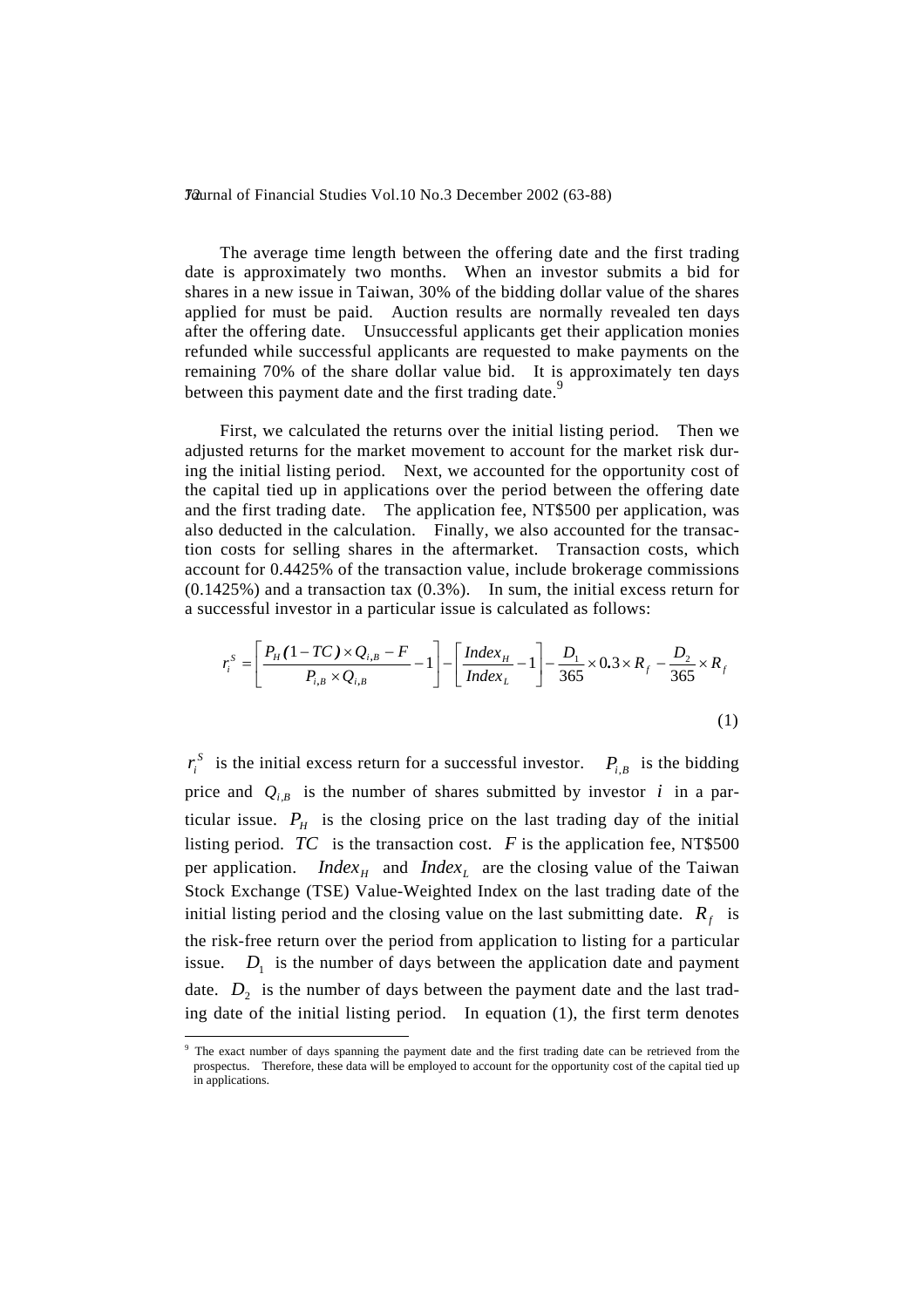returns after transaction costs for winning bidders; the second term denotes the market return from the last submitting date to the last trading date of initial listing period; and the third and fourth terms are the tied-up costs.

 On the other hand, the initial excess return for an investment failure is calculated as follows:

$$
r_i^F = \left[ \frac{P_{i,B} \times Q_{i,B} - F}{P_{i,B} \times Q_{i,B}} - 1 \right] - \frac{10}{365} \times 0.3 \times R_f
$$
\n(2)

 $r_i^F$  is the return for an investment failure in a particular issue.  $P_{i,B}$  and  $Q_{i,B}$  are again the bidding price and the number of shares submitted by investor  $i$  in a particular issue.  $F$  is the application fee, NT\$500 per application.  $R_f$  is the risk-free return over the period from application to listing for a particular issue. In equation (2), the first term denotes the loss as a percentage of application value for failed investors, and the second one is the cost of capital tied-up.

 The excess return for a particular class of investors (institutional investors or individual investors; large to small investors) with *N* successful investors and *M* failed investors in IPO *j* is calculated as follows:

$$
r_j^{ID} = \frac{\sum_{i=1}^N r_i^S \times P_{i,B} \times Q_{i,B} + \sum_{i=1}^M r_i^F \times P_{i,B} \times Q_{i,B}}{\sum_{i=1}^{N+M} P_{i,B} \times Q_{i,B}}
$$

(3)

 Accordingly, the annualized initial excess return for a particular class of investors in IPO  $j$  is as follows:

$$
AR_j^D = r_j^D \times \frac{365}{D_1 + D_2} \tag{4}
$$

#### **3. Empirical results**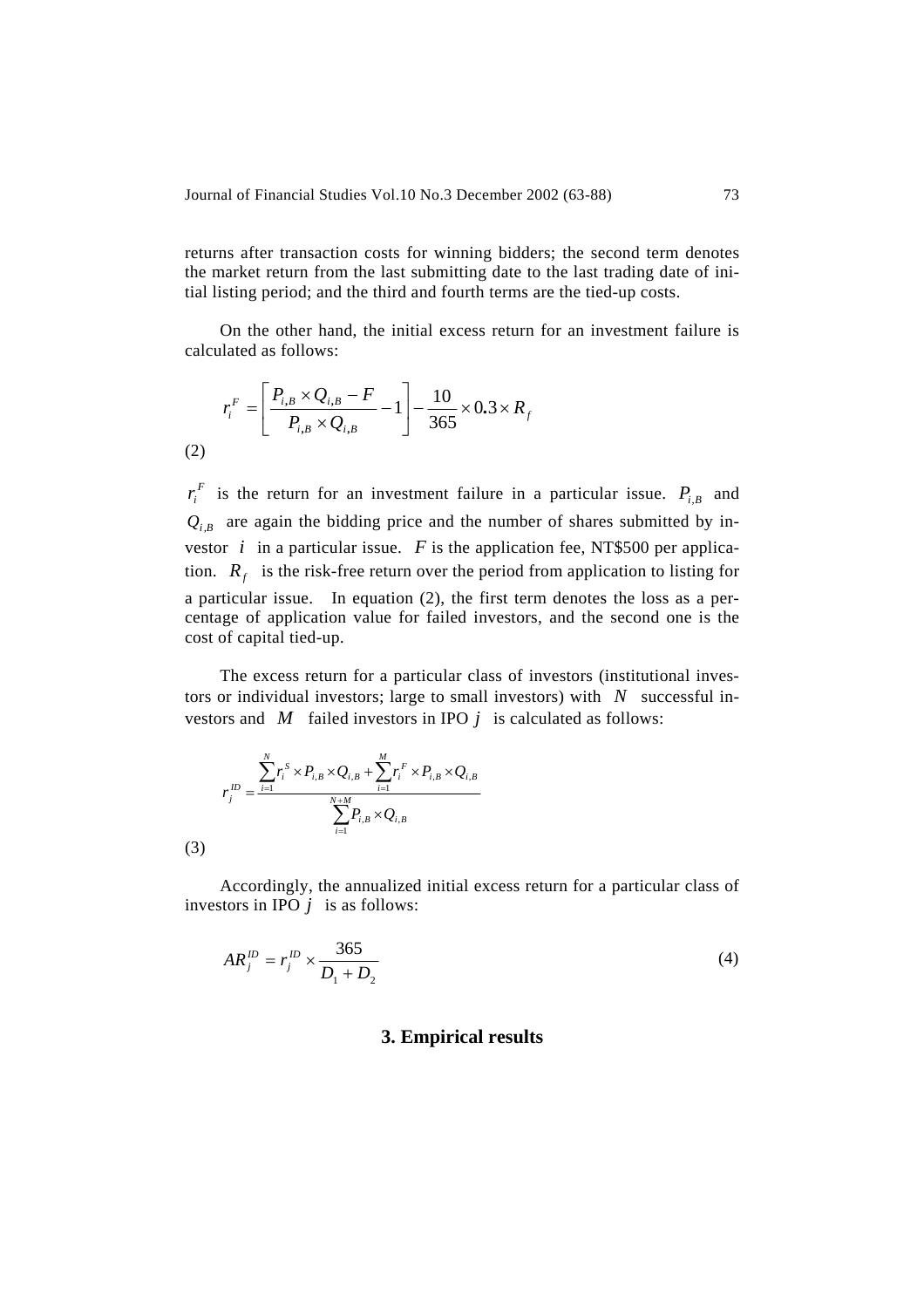#### 1. Information proxy and initial excess returns

 We studied the initial returns for both informed investors and uninformed investors. Figure 2 presents the scatter diagram for the initial excess return and the difference in allocation proportions between institutional investors and individual investors for each of the 75 issues. The scatter diagram in Figure 2 reveals a positive relationship between the initial returns and the differences in allocation proportions between institutional investors and individual investors for the 75 IPOs. In other words, in those more relatively underpriced IPOs, institutional investors as a whole received relatively more shares put up at auction than individual investors. On the contrary, in those relatively overpriced IPOs, institutional investors as a whole received less shares put up at auction. These results provide evidence supporting that institutional investors had better information concerning the "true value" of IPO shares because the institutional investors respond to greater expected underpricing by expanding applications.

 Table 3 reports initial excess returns on 75 IPOs for both institutional and individual investors. The value-weighted initial excess returns, after accounting for transaction costs, costs of capital tied-up, and allocation proportions, are 25.34% and 16.38% respectively for institutional investors and individual investors. Tests on whether these initial returns were greater than zero yield significant results and institutional investors achieved a higher average return than individual investors.

 Figure 3 plots the difference in allocation proportions between large value investors and small value investors. It reveals again a positive relationship between the differences in allocation proportions and the initial returns. That is, the differences in allocations associated with the more underpriced IPOs are greater than those associated with the overpriced IPOs. Moreover, the magnitude of the differences is greater than that based upon the investor's identity.

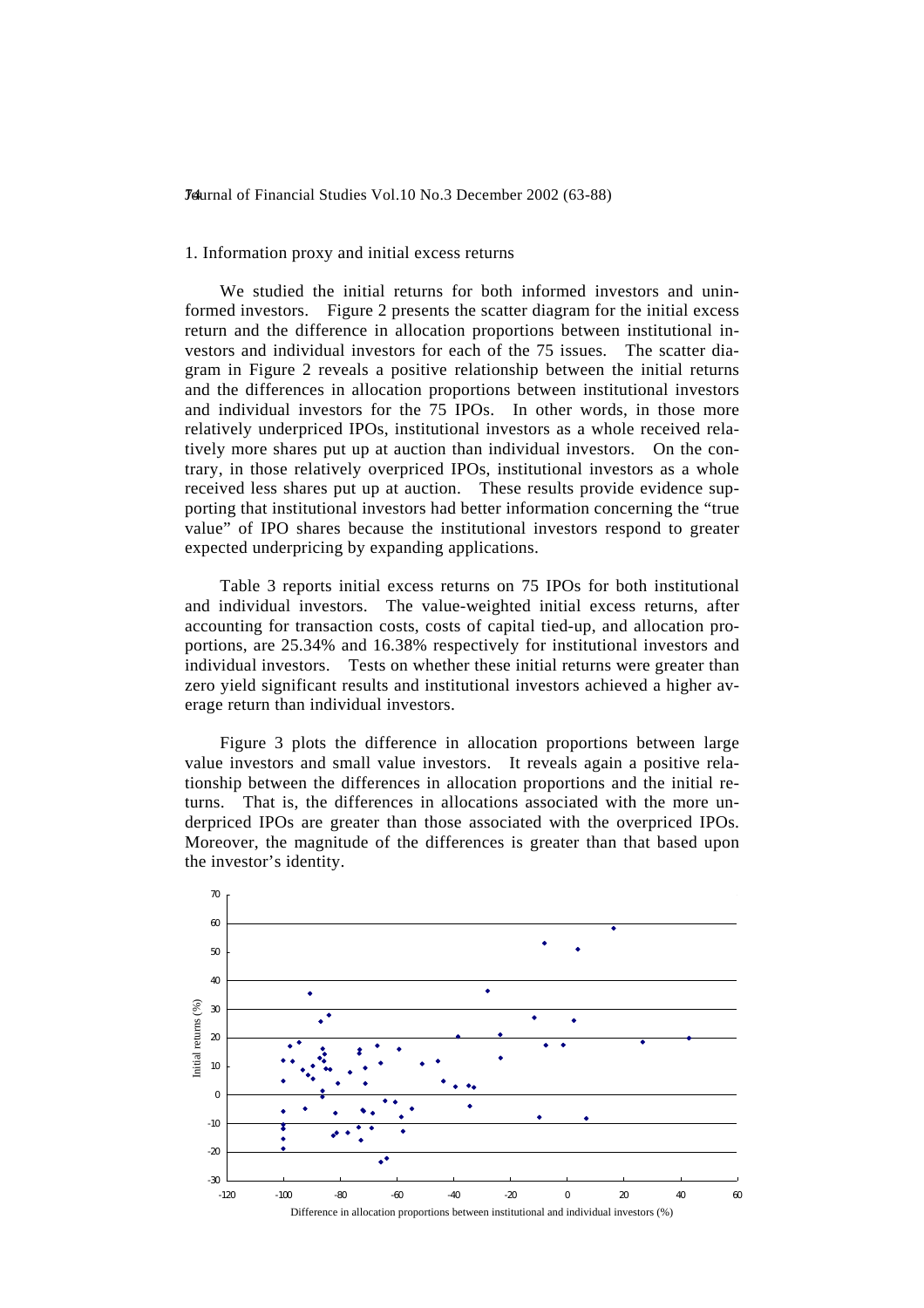## Figure 2 Differences in allocation proportions between institutional and individual investors for 75 IPOs at auction during the period of January 1996 to April 2000

## Table 3 Initial excess return on 75 IPOs for institutional and individual investors

The annualized initial excess return for a particular class of investors in IPO  $j$  is as follows:

$$
AR_j^D = r_j^D \times \frac{365}{D_1 + D_2}
$$
  
\nwhere 
$$
r_j^D = \frac{\sum_{i=1}^N r_i^S \times P_{i,B} \times Q_{i,B} + \sum_{i=1}^M r_i^F \times P_{i,B} \times Q_{i,B}}{\sum_{i=1}^{N+M} P_{i,B} \times Q_{i,B}}
$$

$$
r_i^S = \left[ \frac{P_H (1 - TC) \times Q_{i,B} - F}{P_{i,B} \times Q_{i,B}} - 1 \right] - \left[ \frac{Index_H}{Index_L} - 1 \right] - \frac{D_1}{365} \times 0.3 \times R_f - \frac{D_2}{365} \times R_f
$$

$$
r_i^F = \left[ \frac{P_{i,B} \times Q_{i,B} - F}{P_{i,B} \times Q_{i,B}} - 1 \right] - \frac{10}{365} \times 0.3 \times R_f
$$

 $r_j^D$  is the return for a particular class of investors (institutional investors or individual investors; large to small investors) with *N* successful investors and *M* failed investors for IPO *j*.  $r_i^S$  is the initial return for a successful investor and  $r_i^F$  is the return for a failed investor for a particular issue.  $P_{i,B}$  is the bidding price submitted by investor *i* for a particular issue.  $P_H$  is the closing price on the last trading day of the initial listing period.  $Q_{i,B}$ is number of shares applied for by investor  $i$ .  $R_f$  is the risk-free return over the period from application to listing for a particular issue. *Index<sub>H</sub>* is the closing value for the Taiwan Stock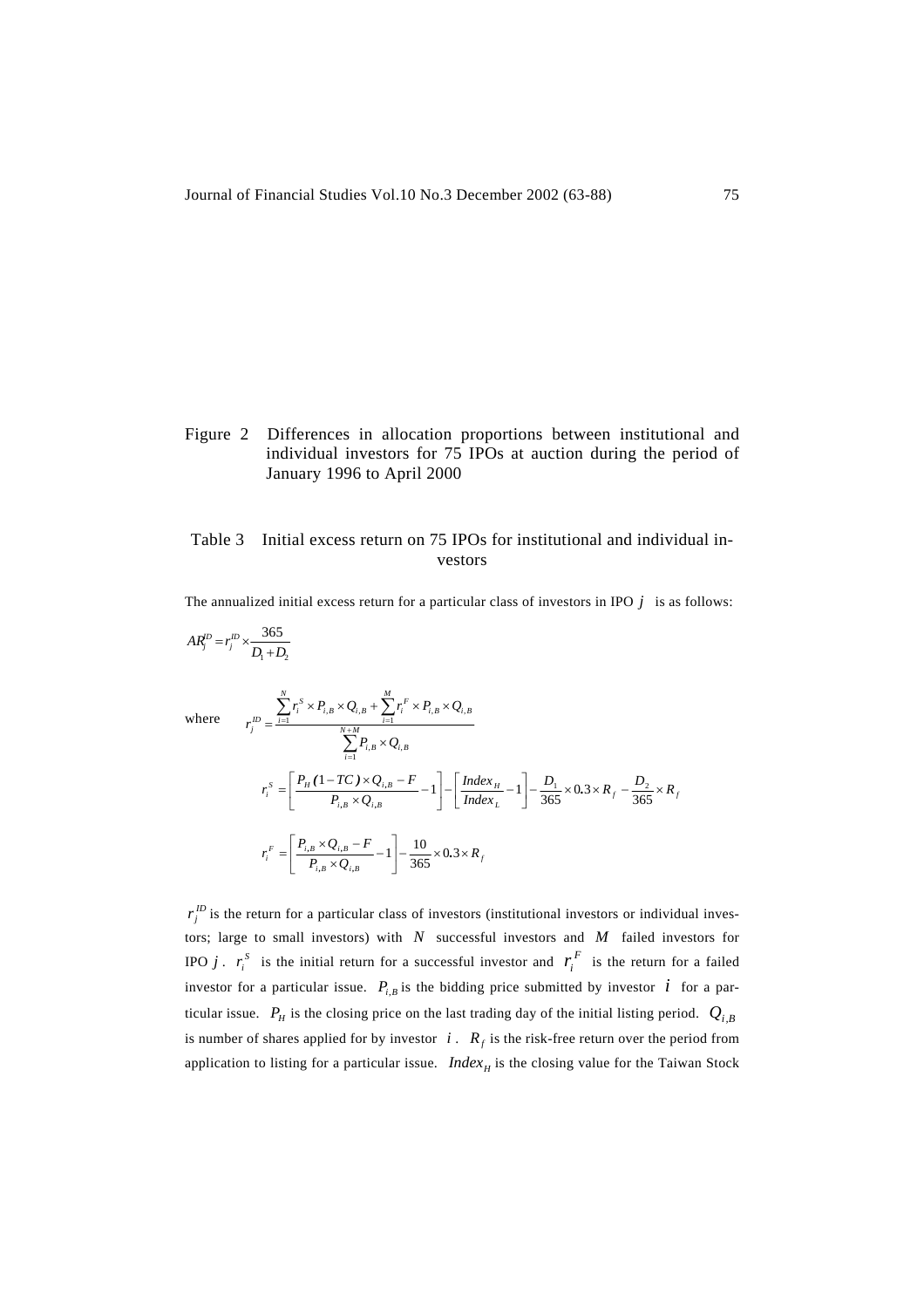Exchange (TSE) Value-Weighted Index on the last trading date of the initial listing period. *Index<sub>L</sub>* is the closing value for the TSE Value -Weighted Index on the last submitting date. *F* is the application fee, NT\$500 per application. *TC* is the transaction cost.  $D_1$  is the number of days between the application date and payment date.  $D_2$  is the number of days between the payment date and the last trading date of the initial listing period.

|               | Initial excess return |              |                  |  |  |
|---------------|-----------------------|--------------|------------------|--|--|
| Identity      | Value-weighted mean   | t-statistics | Number of sample |  |  |
| Individual    | 16.3778%              | 3.97         | 75               |  |  |
| Institutional | 25.3402%              | 4.36         | 73               |  |  |

 Table 4 reports initial excess returns for large value, medium value, medium/small value and small value investors. The value-weighted initial excess returns are 4.32%, 6.60%, 13.20%, and 26.97% respectively for small, medium/small, medium, and large value investors. The initial excess return ascends as the value of the application increases. The t-statistic associated with small value investors' initial excess return is 1.66, which is not significantly different from zero at the 5% level. On the other hand, the t-statistics associated with medium/small, medium, and large value in vestors' initial excess return are 2.40, 3.82, and 4.34, which are significantly different from zero at the 5% level. These results support that large investors had better information than small ones.<sup>10</sup> These results are also in line with Rock's model, predicting that weighting the returns by the probabilities of obtaining an allocation will leave the uninformed investors earning the risk-free rate.

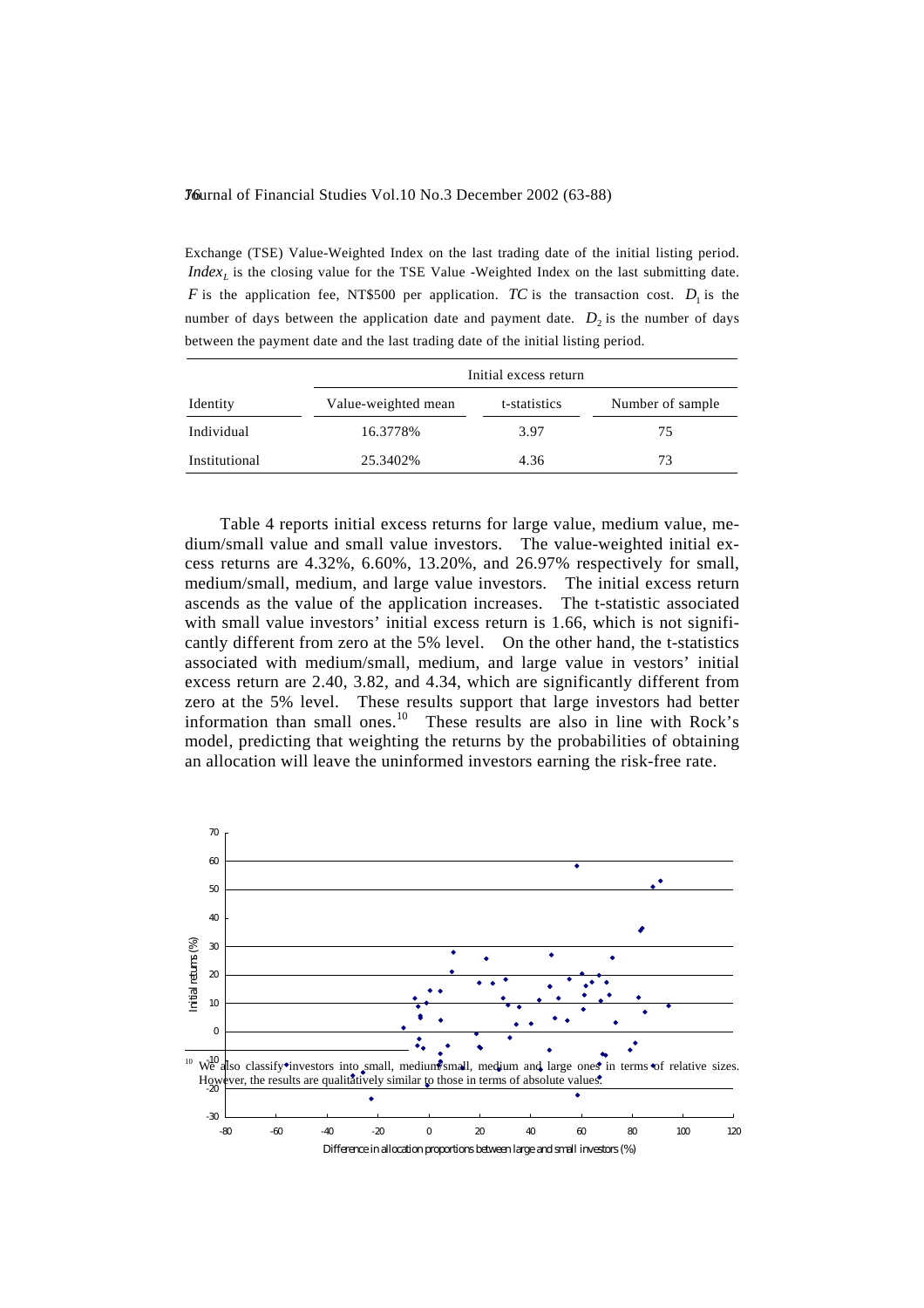Figure 3 Difference in allocation proportions between large and small investors for 75 IPOs at auction during the period of January 1996 to April 2000

## 2. Results from the interaction effects

 The results in Table 3 and Table 4 show that institutional investors have greater initial excess returns than individual investors and so do large value investors than small value investors. Hence, both institutional investors and large value investors are better informed than their counterparts. In other words, both identity and application value are good proxies for information. The issue we want to examine now is whether the identity effect is homogeneous across alternative application value classes and if the application value effect is homogeneous between individual and institutional investors. In other words, to what extent does the identity effect vary between small and large value investors and to what extent does the application value effect vary between individual and institutional investors?

 The initial excess returns for application value classes pertaining to each of the two identity classes are presented in Table 5. In general the application value effect seems to be present in each of the identity classes. To see this more clearly, Figure 4 contains a scatter diagram of the initial

Table 4 Initial excess return on 75 IPOs for small, medium/small, medium and large investors

The annualized initial excess return for a particular class of investors in IPO *j* is as follows: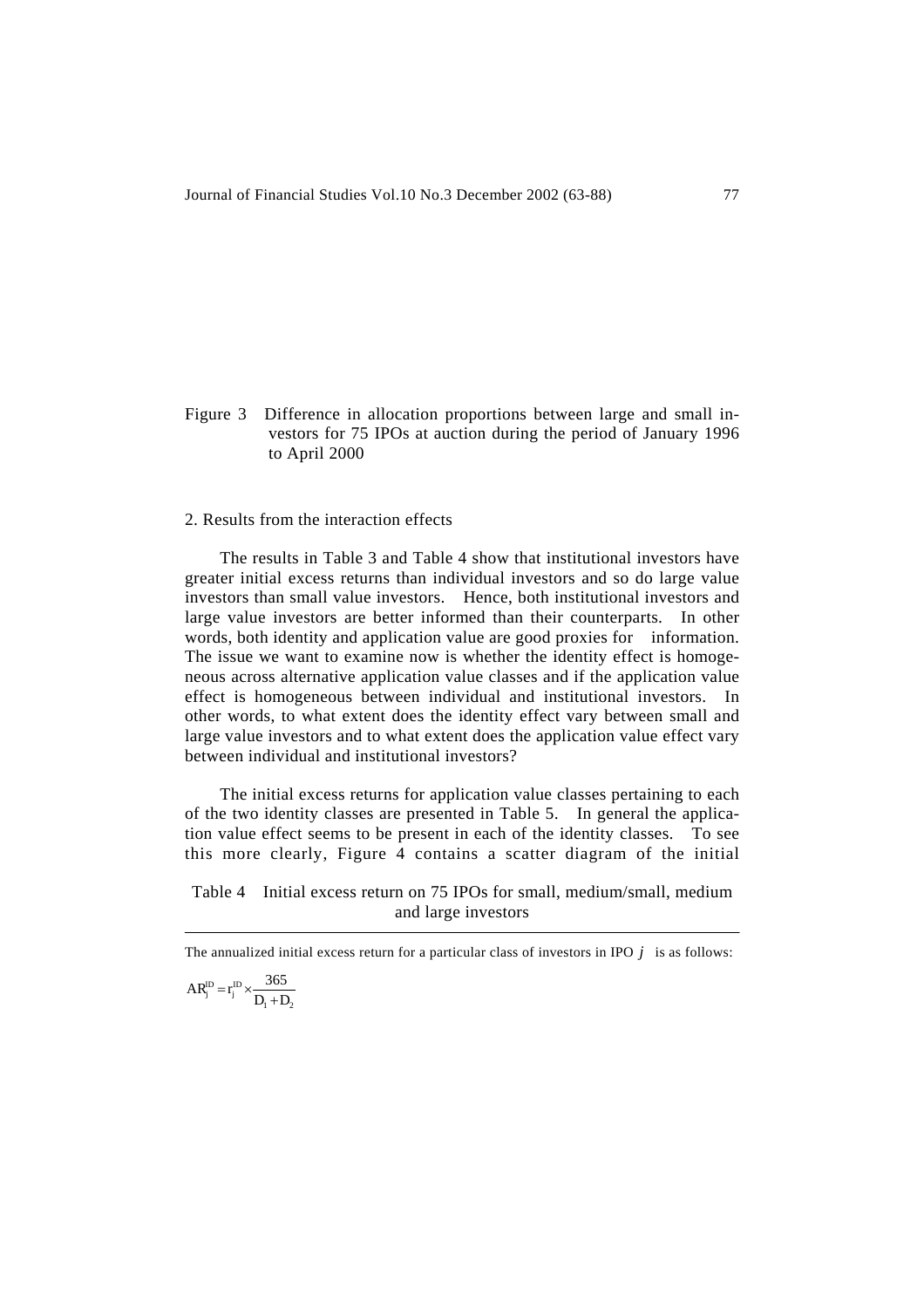where 
$$
r_j^D = \frac{\sum_{i=1}^N r_i^S \times P_{i,B} \times Q_{i,B} + \sum_{i=1}^M r_i^F \times P_{i,B} \times Q_{i,B}}{\sum_{i=1}^M P_{i,B} \times Q_{i,B}}
$$

$$
r_i^S = \left[ \frac{P_H (1 - TC) \times Q_{i,B} - F}{P_{i,B} \times Q_{i,B}} - 1 \right] - \left[ \frac{Index_H}{Index_L} - 1 \right] - \frac{D_1}{365} \times 0.3 \times R_f - \frac{D_2}{365} \times R_f
$$

$$
r_i^F = \left[ \frac{P_{i,B} \times Q_{i,B} - F}{P_{i,B} \times Q_{i,B}} - 1 \right] - \frac{10}{365} \times 0.3 \times R_f
$$

 $r_j^D$  is the return for a particular class of investors (institutional investors or individual investors; large to small investors) with *N* successful investors and *M* failed investors for IPO *j*.  $r_i^S$  is the initial return for a successful investor and  $r_i^F$  is the return for a failed investor for a particular issue.  $P_{i,B}$  is the bidding price submitted by investor *i* for a particular issue.  $P_H$  is the closing price on the last trading day of the initial listing period.  $Q_i$ <sub>B</sub> is number of shares applied for by investor  $i$ .  $R_f$  is the risk-free return over the period from application to listing for a particular issue. *Index<sub>H</sub>* is the closing value for the Taiwan Stock Exchange (TSE) Value-Weighted Index on the last trading date of the initial listing period.  $Index_L$  is the closing value for the TSE Value -Weighted Index on the last submitting date. *F* is the application fee, NT\$500 per application. *TC* is the transaction cost.  $D_1$  is the number of days between the application date and payment date.  $D_2$  is the number of days between the payment date and the last trading date of the initial listing period.

| Group                    | Initial excess return |              |                   |  |
|--------------------------|-----------------------|--------------|-------------------|--|
| <b>Application Value</b> | Value-weighted mean   | t-statistics | Number of sample. |  |
| Small <sup>a</sup>       | 4.3197%               | 1.66         | 75                |  |
| Medium/small $^a$        | 6.6039%               | 2.40         | 75                |  |
| Medium <sup>a</sup>      | 13.2040\%             | 3.82         | 75                |  |
| Large <sup>a</sup>       | 26.9697%              | 4.34         | 63                |  |

a. Small investors are defined as those who applied for up to NT\$500,000 dollars worth of shares in each issue. Medium/small investors applied for NT\$500,001 to NT\$2,000,000. Medium investors applied for NT\$2,000,001 to NT\$8,000,000 and large investors are defined as those who applied for more than NT\$8,000,000 worth of stock.

excess returns versus application value for two classes of identity investors. With both the individual and institutional investors, the large value investors experienced higher initial excess returns than their low value counterparts.

Table 5 Initial excess return on 75 Taiwanese IPOs made between 1996 and 2000: Identity investors classified by application value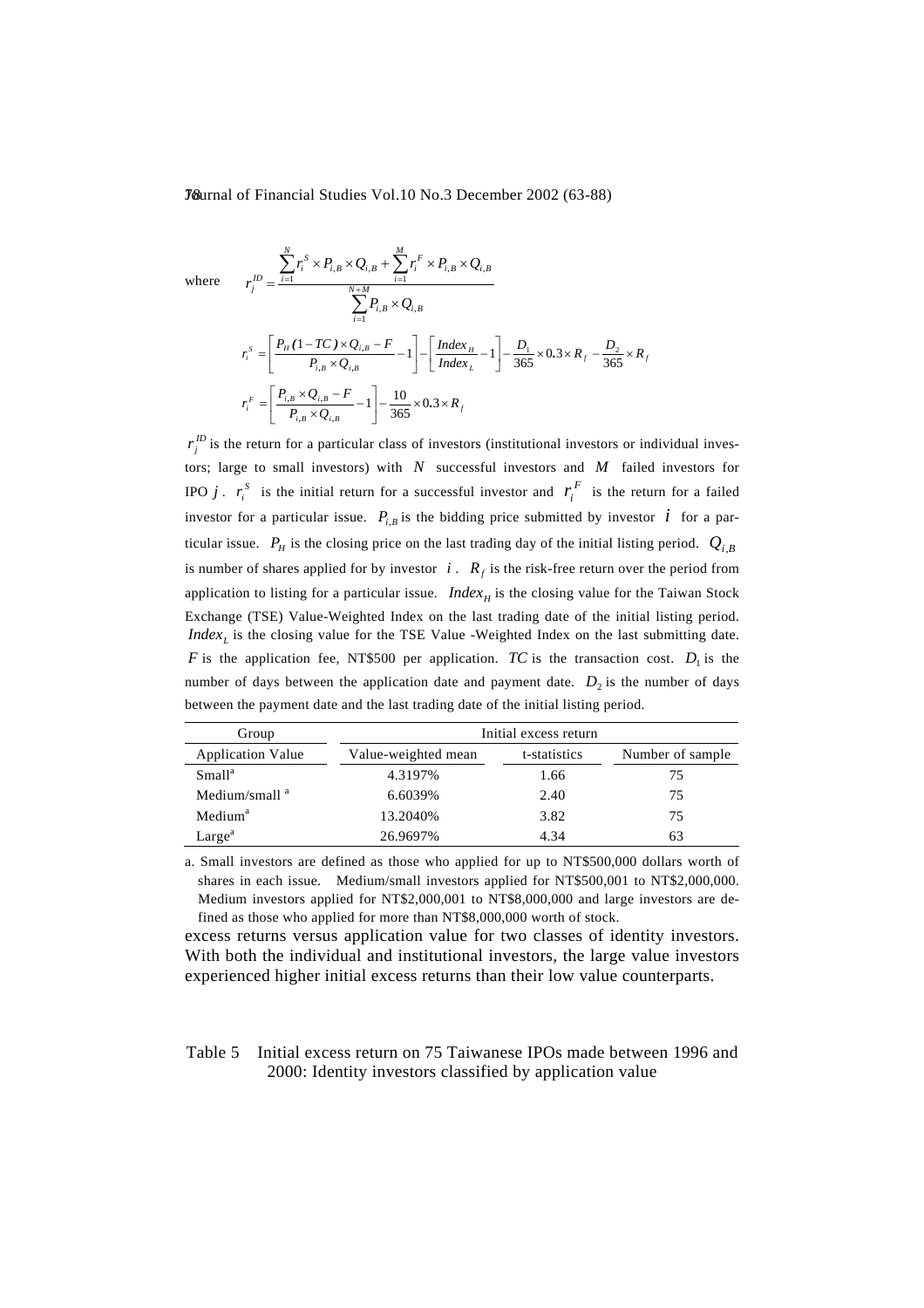The annualized initial excess return for a particular class of investors in IPO  $j$  is as follows:

$$
AR_j^{\text{ID}} = r_j^{\text{ID}} \times \frac{365}{D_1 + D_2}
$$
  
\nwhere 
$$
r_j^{\text{ID}} = \frac{\sum_{i=1}^{N} r_i^S \times P_{i,B} \times Q_{i,B} + \sum_{i=1}^{M} r_i^F \times P_{i,B} \times Q_{i,B}}{\sum_{i=1}^{N+M} P_{i,B} \times Q_{i,B}}
$$

$$
r_i^S = \left[ \frac{P_H (1 - TC) \times Q_{i,B} - F}{P_{i,B} \times Q_{i,B}} - 1 \right] - \left[ \frac{Index_H}{Index_L} - 1 \right] - \frac{D_1}{365} \times 0.3 \times R_f - \frac{D_2}{365} \times R_f
$$

$$
r_i^F = \left[ \frac{P_{i,B} \times Q_{i,B} - F}{P_{i,B} \times Q_{i,B}} - 1 \right] - \frac{10}{365} \times 0.3 \times R_f
$$

 $r_j^D$  is the return for a particular class of investors (institutional investors or individual investors; large to small investors) with *N* successful investors and *M* failed investors for IPO *j*.  $r_i^S$  is the initial return for a successful investor and  $r_i^F$  is the return for a failed investor for a particular issue.  $P_{i,B}$  is the bidding price submitted by investor *i* for a particular issue.  $P_H$  is the closing price on the last trading day of the initial listing period.  $Q_{i,B}$  is number of shares applied for by investor *i*.  $R_f$  is the risk-free return over the period from application to listing for a particular issue. *Index<sub>H</sub>* is the closing value for the Taiwan Stock Exchange (TSE) Value-Weighted Index on the last trading date of the initial listing period. *Index<sub>t</sub>* is the closing value for the TSE Value -Weighted Index on the last submitting date.  $F$  is the application fee, NT\$500 per application.  $TC$  is the transaction cost.  $D_1$  is the number of days between the application date and payment date.  $D_2$  is the number of days between the payment date and the last trading date of the initial listing period.

| Group                 |                            | Initial excess returns        |              |                     |  |
|-----------------------|----------------------------|-------------------------------|--------------|---------------------|--|
| <b>Identity Class</b> | Application value<br>class | Value-Weighted<br>Mean $(\%)$ | t-statistics | Number of<br>sample |  |
|                       |                            |                               |              |                     |  |
| Individual            | Small <sup>a</sup>         | 4.3270                        | 1.66         | 75                  |  |
|                       | Medium/small <sup>a</sup>  | 6.4662                        | 2.39         | 75                  |  |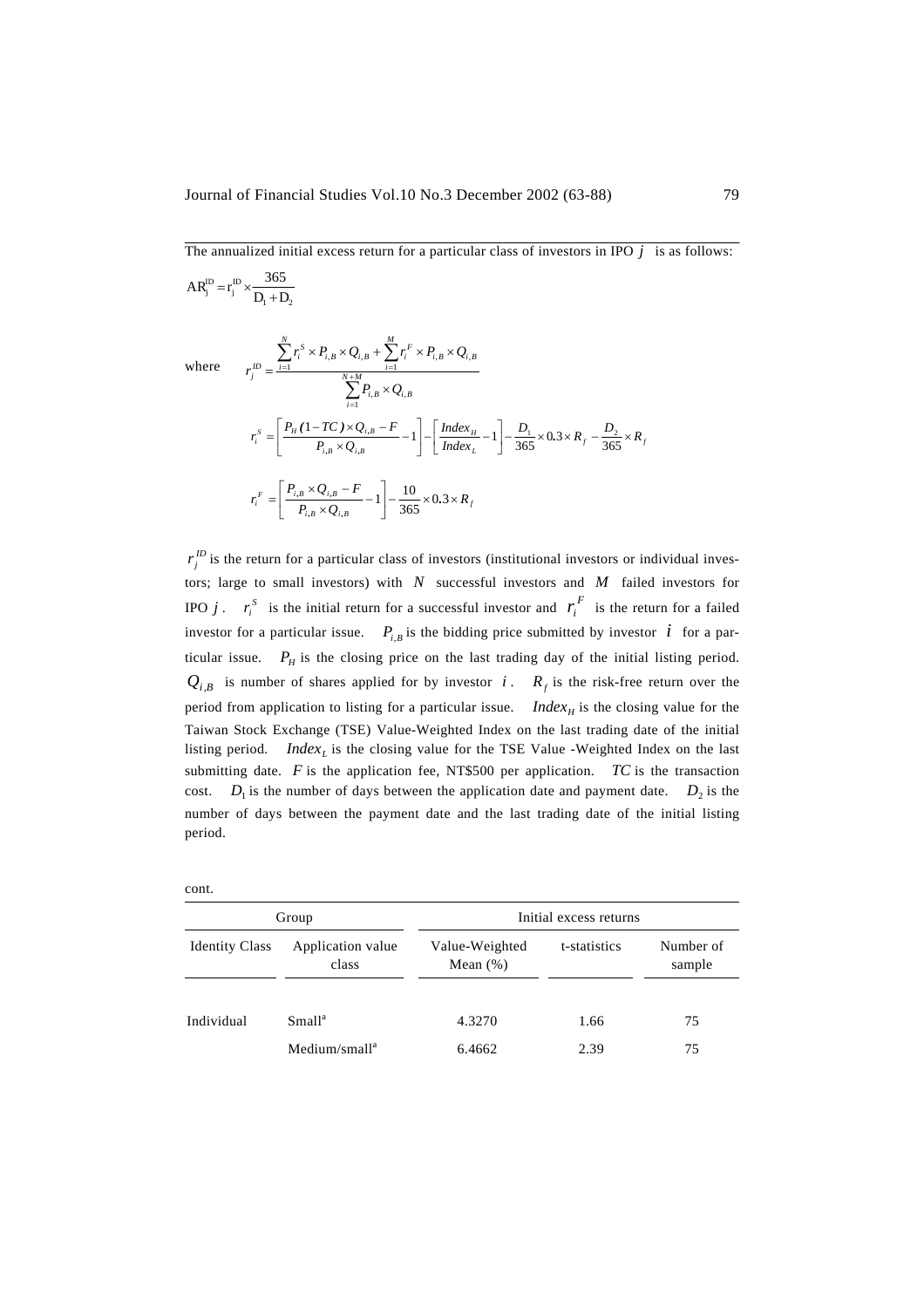|               | Medium <sup>a</sup> | 13.0256 | 3.71 | 74 |
|---------------|---------------------|---------|------|----|
|               | Large <sup>a</sup>  | 25.7877 | 4.34 | 62 |
|               |                     |         |      |    |
| Institutional | Small               | 0.1430  | 0.03 | 21 |
|               | Medium/small        | 11.9710 | 2.34 | 65 |
|               | Medium              | 13.7683 | 3.60 | 65 |
|               | Large               | 28.4060 | 4.07 | 59 |
|               |                     |         |      |    |

a. Small investors are defined as those who applied for up to NT\$500,000 dollars worth of shares in each issue. Medium/small investors applied for NT\$500,001 to NT\$2,000,000. Medium investors applied for NT\$2,000,001 to NT\$8,000,000 and large investors are defined as those who applied for more than NT\$8,000,000 worth of stock.

 With small value investors, the individual investors experienced higher initial excess returns than the institutional investors did. The result is contrary to the typically assumed proposition that institutional investors are better informed about the true value of an IPO. Although the institutional investors experienced higher returns than the individual investors in large, medium/small, and small investors, the evidence does not demonstrate that the institutional investors are necessarily better informed in the absence of an observable market price.

 Further evidence on this latter point is provided in Table 6, which shows the relative strength of both the identity and application value effects. Table 6 reports the differences in initial excess returns and the associated t-statistics among four classes of application value investors within each of two identity classes and between two identity classes within each of the four application value classes. The four shaded squares in the diagonal

direction report the differences in initial excess returns between two identity classes of investors for four different ranges of application values.

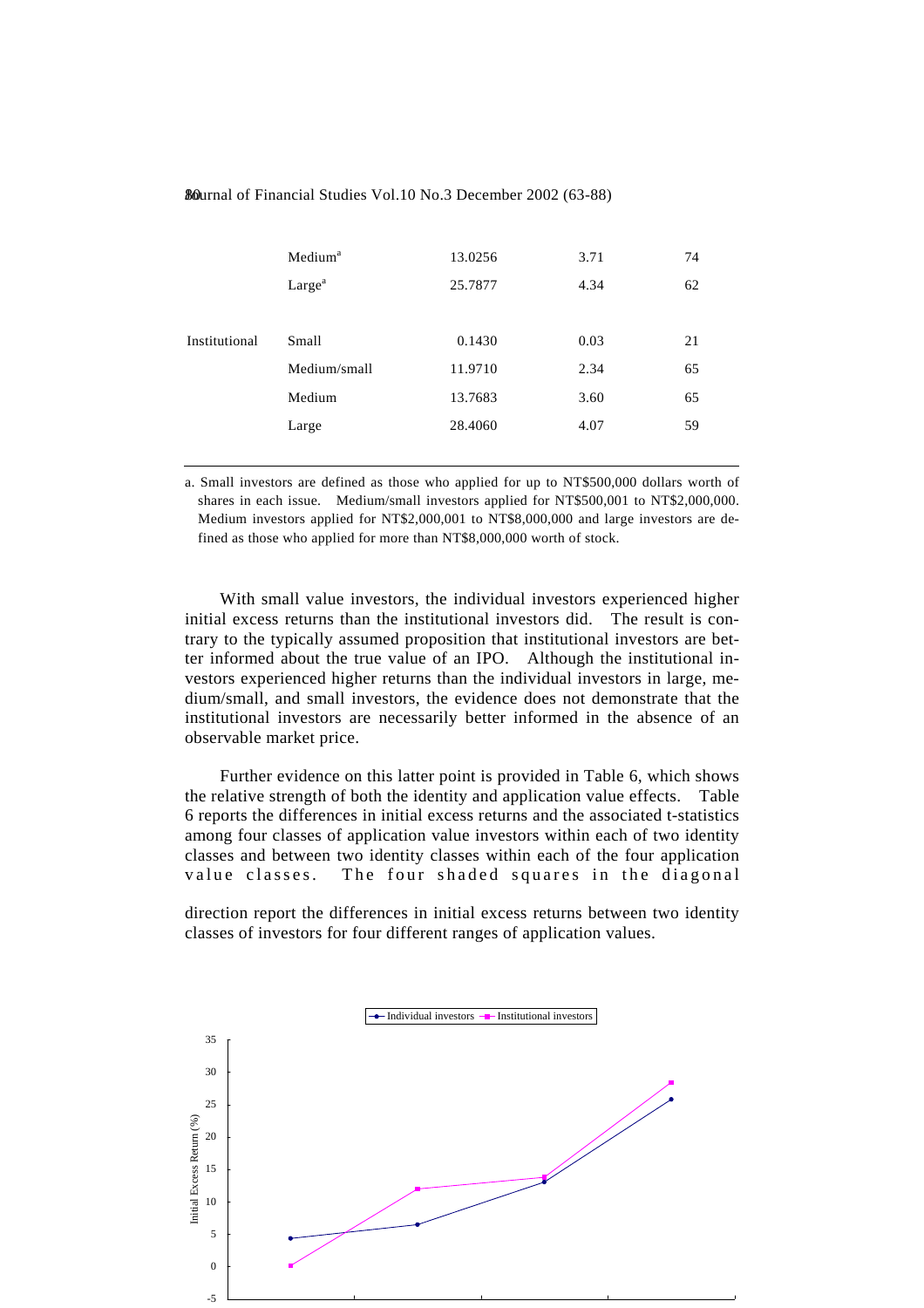Small investors are defined as those who applied for up to NT\$500,000 dollars worth of shares in each issue. Medium/small investors apply for NT\$500,001 to NT\$2,000,000. Medium investors applied for NT\$2,000,001 to NT\$8,000,000 and large investors are defined as those who applied for more than NT\$8,000,000 worth of stock.

Figure 4 Plots of average initial excess returns for individual and institutional investors by application value category for 75 IPOs.

The first shaded cell in the diagonal  $(INS_S-IND_S)$  shows the difference of excess returns between institutional investors and individual investors for small investors. The difference is  $-4.18%$ , which is not significantly different from zero. The other three shaded cells exhibit the same result. In other words, within each of the four application value classes, institutional investors do not have much more information than individual investors.

| Table 6 Tests on differences of initial excess returns among a variety of |  |
|---------------------------------------------------------------------------|--|
| investor categories classified by identity and application value          |  |

| Institutional Investors |                         |                     |                    |  |
|-------------------------|-------------------------|---------------------|--------------------|--|
| Small <sup>a</sup>      | Medium/                 | Medium <sup>a</sup> | Large <sup>a</sup> |  |
| $[21]$ <sup>c</sup>     | Small <sup>a</sup> [65] | [65]                | [59]               |  |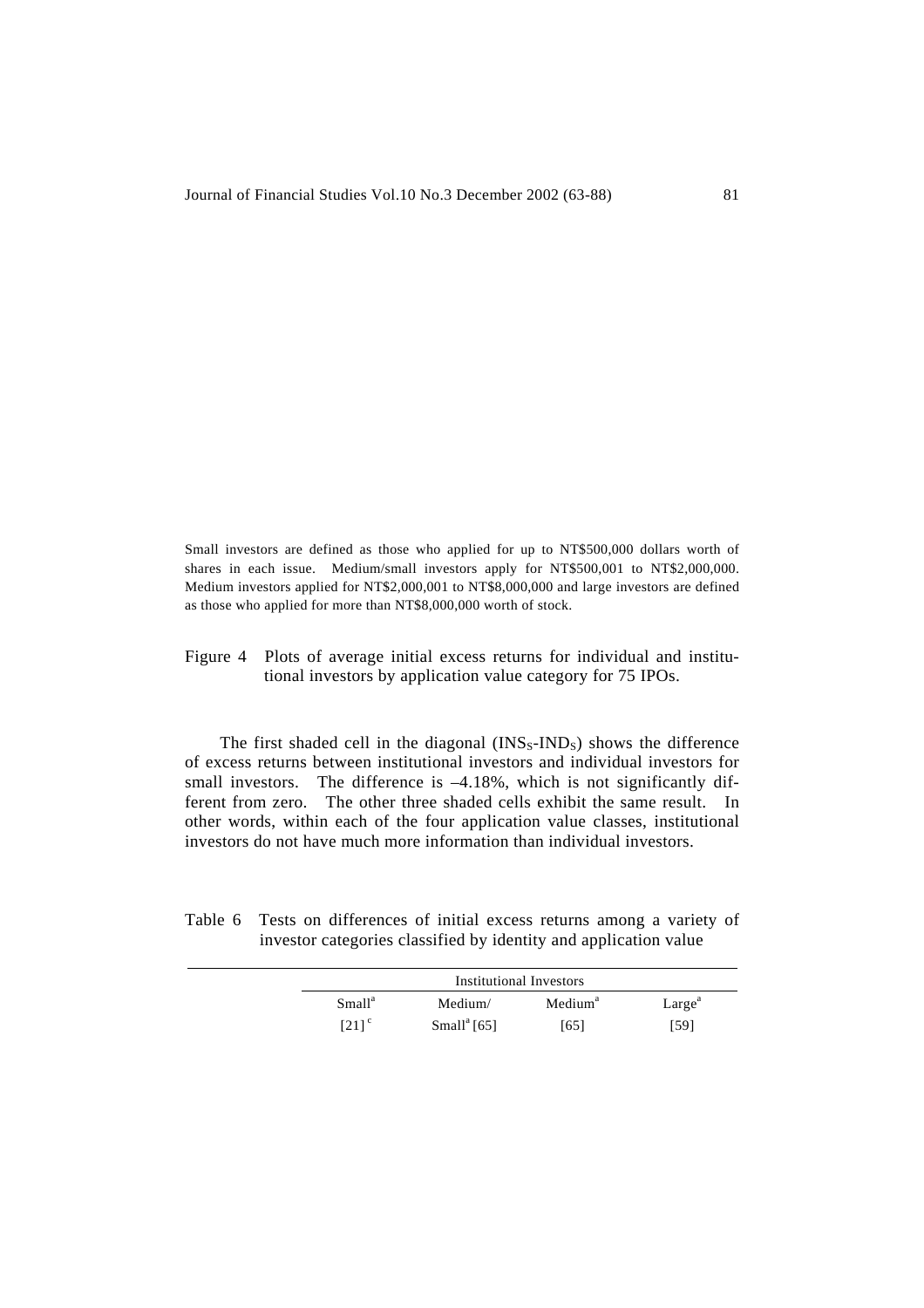|                         |                                                   | $INS_{S}$ -IND <sub>S</sub> | $INS_{SM}$ - $INS_{S}$  | $INS_M-INS_S$          | $INSL$ -INS <sub>S</sub> |
|-------------------------|---------------------------------------------------|-----------------------------|-------------------------|------------------------|--------------------------|
| Individual<br>Investors | Small <sup>a</sup><br>$[75]$                      | $-4.18%$                    | 11.83%                  | 13.63%                 | 28.26%                   |
|                         |                                                   | $(-0.77)^d$                 | (1.26)                  | $(1.89)*$              | $(2.35)$ **              |
|                         |                                                   | $INDSM-INDS$                | $INS_{SM}$ -IN $D_{SM}$ | $INS_{M}$ - $INS_{SM}$ | $INS_{L}$ - $INS_{SM}$   |
|                         | Medium/<br>$\frac{\text{Small}^{\text{a}}}{1751}$ | 2.14%                       | 5.50%                   | 1.80%                  | 16.44%                   |
|                         |                                                   | (0.57)                      | (0.99)                  | (0.28)                 | $(1.93)*$                |
|                         |                                                   | $INDM-INDS$                 | $INDM-INDSM$            | $INS_M$ - $IND_M$      | $INS_{L}$ -IN $S_{M}$    |
|                         | Medium <sup>a</sup><br>$\boxed{14}$               | 8.70%                       | 6.56%                   | 0.74%                  | 14.64%                   |
|                         |                                                   | $(1.99)*$                   | (1.48)                  | (0.14)                 | $(1.89)$ *               |
|                         |                                                   | $INDI$ -IND <sub>s</sub>    | $INDI$ -IN $DSM$        | $INDI$ -IN $DM$        | $INS_{L}$ - $IND_{L}$    |
|                         | Large <sup>a</sup><br>[62]                        | 21.46%                      | 19.32%                  | 12.76%                 | 2.62%                    |
|                         |                                                   | $(3.50)$ **                 | $(3.12)$ **             | $(1.91)^*$             | (0.29)                   |

82 aurnal of Financial Studies Vol.10 No.3 December 2002 (63-88)

\*\* Significant at the 1% level.

Significant at the 5% level.

a. Small investors are defined as those who applied for up to NT\$500,000 dollars worth of shares in each issue. Medium/small investors applied for NT\$500,001 to NT\$2,000,000. Medium investors applied for NT\$2,000,001 to NT\$8,000,000 and large investors are defined as those who applied for more than NT\$8,000,000 worth of stock.

b.  $INS_S$ = Institutional investors with small application values.

 $INS<sub>SM</sub>$ = Institutional investors with medium/small application values.

 $INS_M$ = Institutional investors with medium application values.

 $INS<sub>L</sub>$ = Institutional investors with large application values.

 $IND<sub>S</sub>=$  Individual investors with small application values.

 $\text{IND}_{\text{SM}}\text{=}$  Individual investors with medium/small application values.

 $IND<sub>M</sub>=$  Individual investors with medium application values.

 $IND_{L}$  Individual investors with large application values.

c. Figures in brackets are the numbers of IPOs.

d. Numbers in parentheses are the t-values. e. t-statistic is calculated as follows:

$$
t = \frac{\overline{X}_i - \overline{X}_j}{\sqrt{s^2(\frac{1}{n_i} + \frac{1}{n_j})}}
$$

where  $\overline{X}_i$  and  $\overline{X}_j$  are the mean of initial excess returns for sample  $i$  and  $j$  investors category, respectively; 2  $\sigma^2 = \frac{s_i^2 (n_i - 1) + s_j^2 (n_j - 1)}{n_i + n_j - 2}$  $s^2 = \frac{s_i^2(n_i-1)+s_j^2(n_j-1)}{n_i+n_i-2}$  is the pooled estimate of variance;  $s_i^2$  and  $s_j^2$  are the sample

variance for sample  $i$  and  $j$ ;  $n_i$  and  $n_j$  are the sample size.

 The upper off-diagonal cells in Table 6 report the differences of initial return between any two of the four application value classes among institutional investors. The far right upper off-diagonal cell  $(INS<sub>L</sub>-INS<sub>S</sub>)$  denotes the difference of initial excess returns between large and small investors. The difference is 28.26%, which is significant at the 1% level.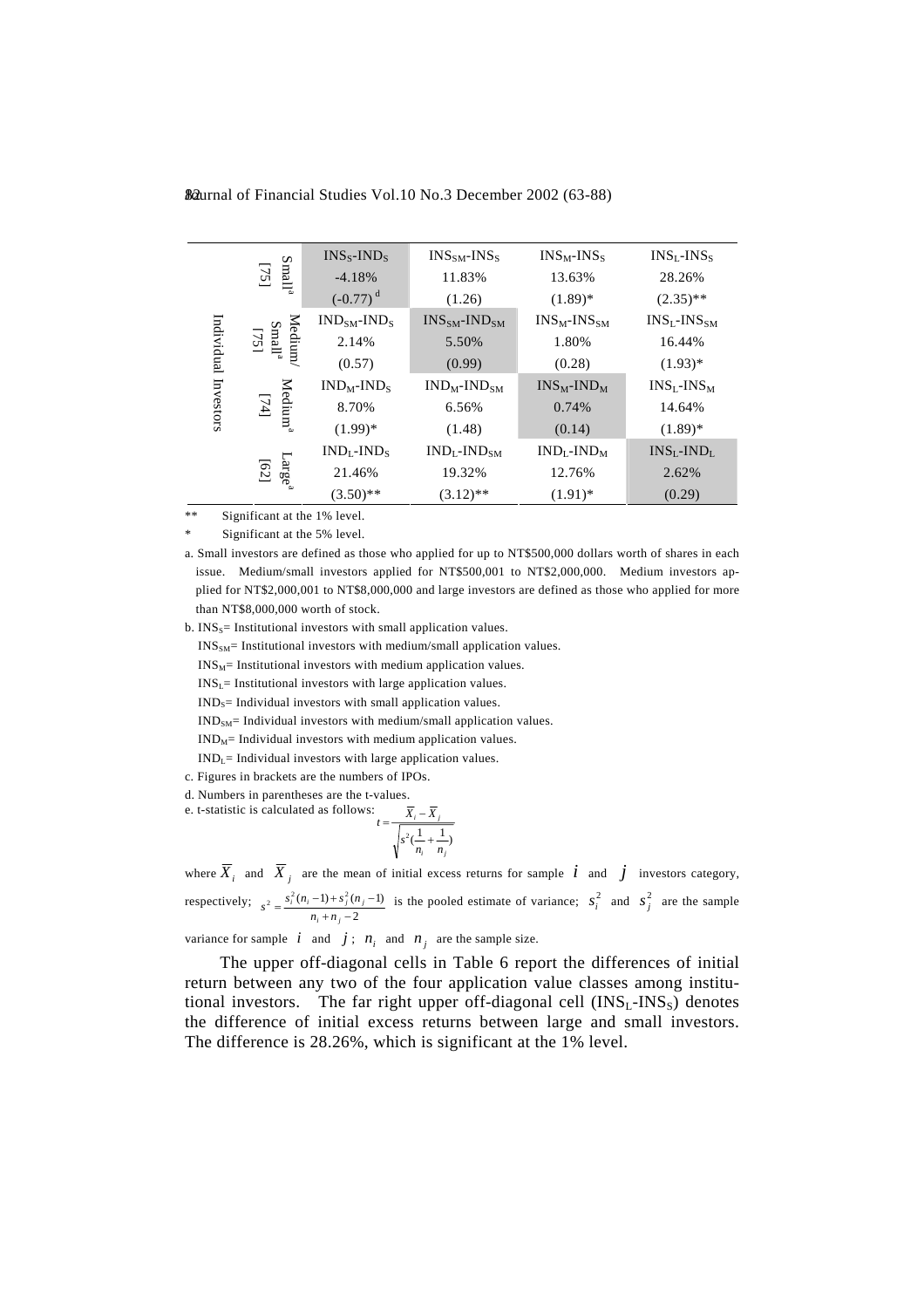The lower off-diagonal cells in Table 6 report the differences of initial return between any two of the four application value classes among individual investors. The far left lower off-diagonal cell  $(IND<sub>L</sub>-IND<sub>S</sub>)$  reports the difference of initial excess returns between large and small investors for individual investors. The difference is 21.46%, which is also significant at the 1% level.

 The above results reveal that large investors have much more information than small investors, but institutional investors do not have better information than individual investors. These results, in short, suggest that the application value is a better proxy for information than identity although institutional investors might be better informed than individual investors.<sup>11</sup>

#### 3. Information proxy associated with application and allocation data

 Based upon the internal allocation data provided by an underwriter for 38 firm commitment U.S. IPOs, Hanley and Wilhelm (1995) show that institutional investors receive approximately the same proportion of shares in both underpriced and overpriced IPOs. Furthermore, the relationship between the variation in the proportion allocated to institutional investors and the initial underpricing is positive but statistically insignificant.

 To investigate whether different inferences can be drawn from the application schedule versus allocation schedule, Lee, Taylor, and Walter (1999) regressed either the application proportion or the allocation proportion for four investor categories on the associated initial profit. They found that the variation in either the application or allocation proportions for large (i.e., informed) investors was significantly positively associated with the initial profit. Moreover, the positive relationship was stronger in the applicant schedule than in the allocation schedule. Hence, they concluded that inferences based on the application proportion might be quite different from those based on the allocation proportion.

 As our data contained both the application proportion and allocation proportion for both individual investors and institutional investors, this section examines whether the ability of investor's type and of application value to explain the variations in the initial underpricing differs in application and

 $\overline{a}$ 

<sup>&</sup>lt;sup>11</sup> Investors were grouped into four categories according to their application values. However, investors were classified into only two categories according to their identities. Therefore, the stronger information effect in the application value might be due to the finer partition of information among the four application value classes. In order to verify this conjecture, we grouped large and medium investors into one group and medium/small and small investors into another group. The differences in excess returns between these two groups were still significantly different from zero, although somewhat weaker than those reported in Table 6.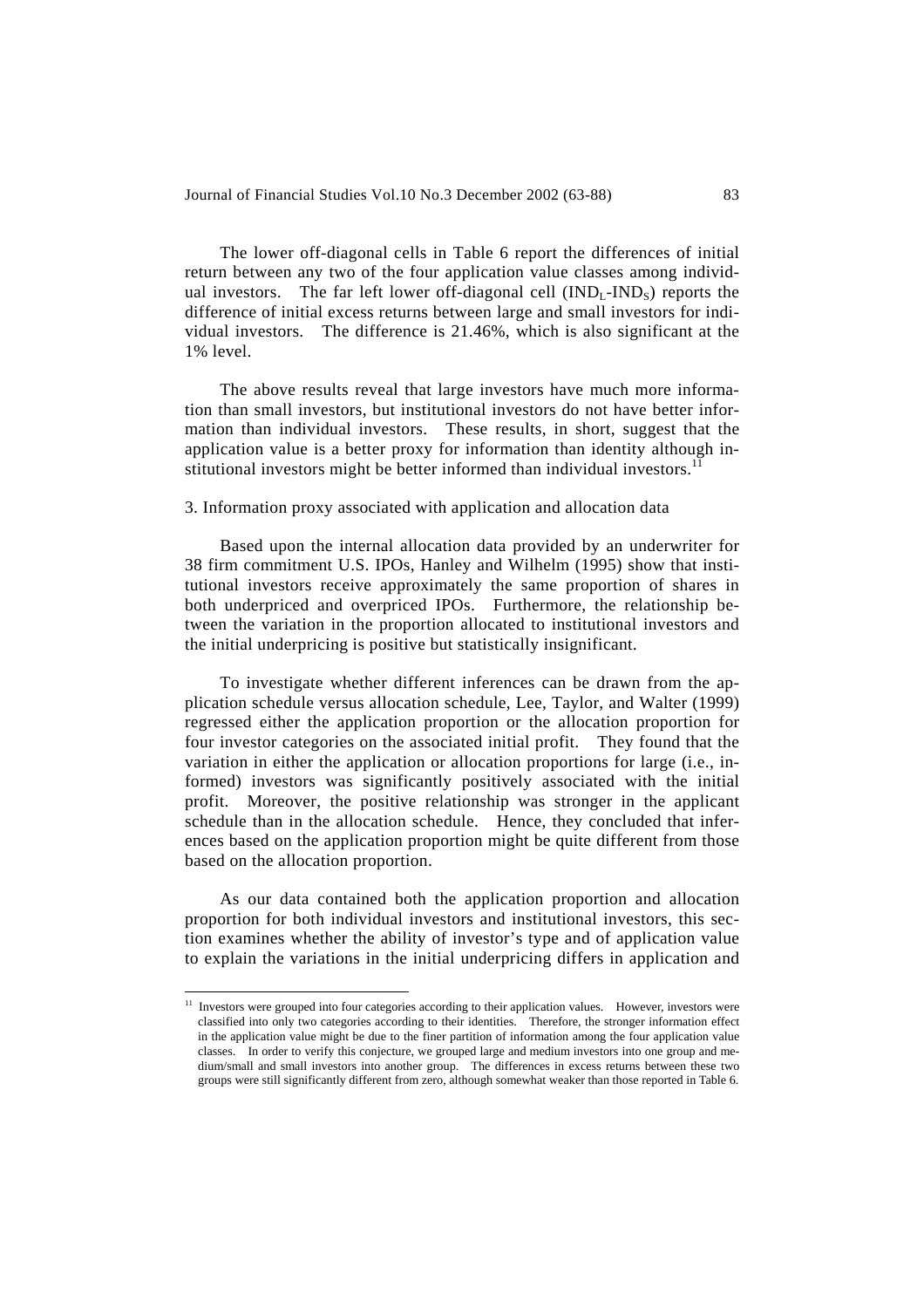allocation schedules.

 Following Lee, Taylor, and Walter (1999), we regressed either the application proportion or the allocation proportion on the initial profit. Table 7 reports the results for twelve regressions.

The regression equation for Table 7 is as follows:

$$
P_i = \alpha + \beta \cdot IP_i + \varepsilon
$$
  
(5)

where  $i = 1, 2, \dots$ , number of observation firms;

 $P =$  proportion (application or allocation) for either small, medium/small, medium, and large investors or individual and institutional investors.

 $IP$  = initial profits.

l

 Panel A of Table 7 reports results based on the application value. These results show that the relative demand by the largest investors is associated with significantly positive initial profits, while the relative demands by the other three classes of investors are associated with significantly negative initial profits. This implies that the largest investors are much better informed than investors in the other three classes and the demand from the largest investors not only dilutes a lot of the application proportions from the other investors but also crowds out the allocation proportions for the other classes of investors.<sup>12</sup>

#### Table 7 OLS regression results for application and allocation proportions

Results for the OLS regression of application and allocation proportions for various investors classes (Panel A: based on dollar value of applications; Panel B: based on identity of investors) on initial underpricing profits, for 75 Taiwanese IPOs made between Jan. 1996 and Apr. 2000. Initial profits were determined by multiplying the underpricing by the size of the issue (issue price multiplied by the number of shares issued) and denominated in millions of

<sup>&</sup>lt;sup>12</sup> Since the allocation is to four application value classes or to two investor-identity classes, the sum of  $\alpha$ , the average allocation proportion for each class, must be 100. Since  $\beta$  measures the allocation adjustments among four or two classes, the allocation gained by one class of investors is at the cost of another classes of investors. Therefore, sum of  $\beta$  must be 0.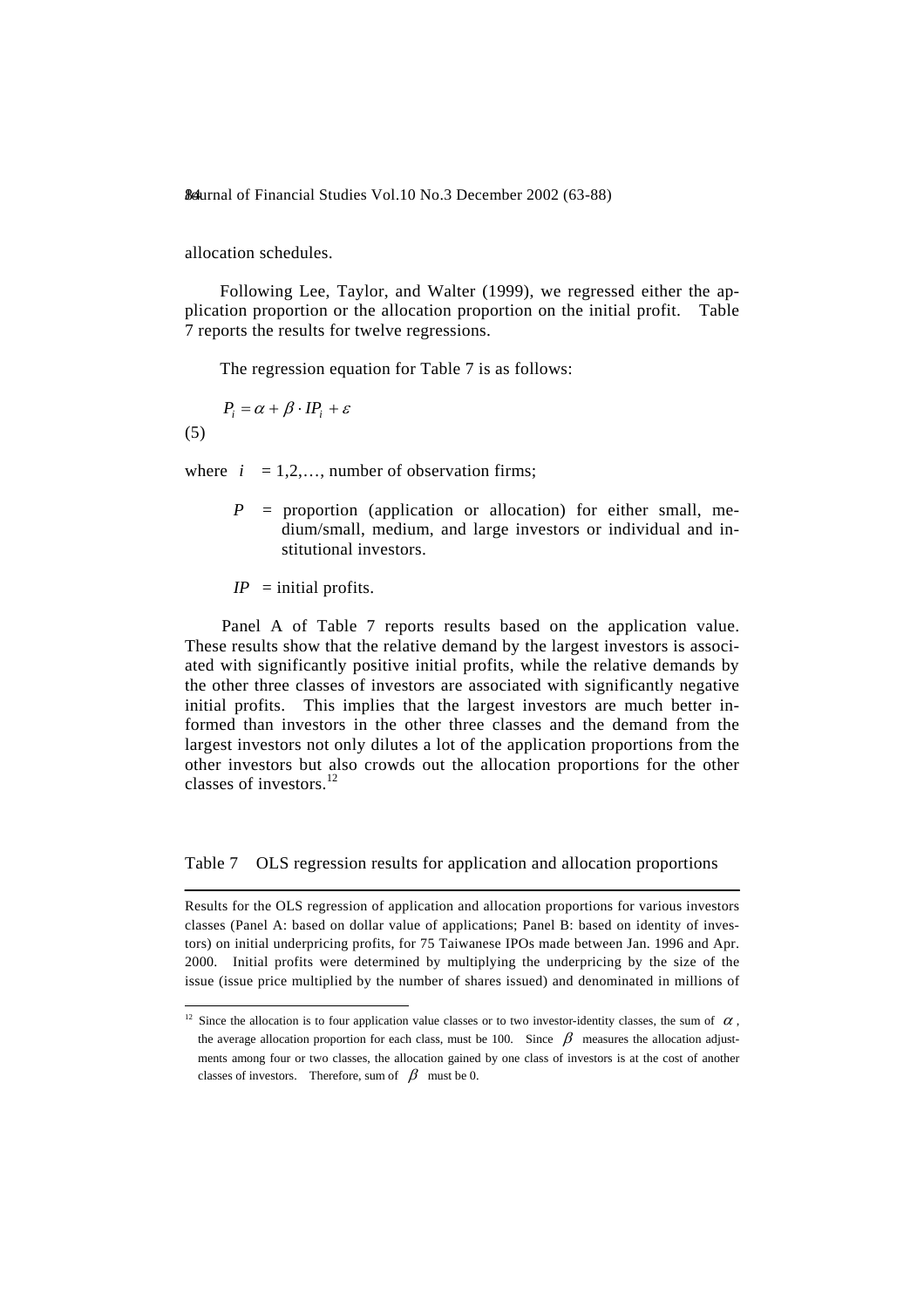NT dollars. All t-statistics have been adjusted for heteroskedasticity using White's (1980) procedure.

The regression equation is as follows:

 $P_i = \alpha + \beta \cdot IP_i + \varepsilon$ ,

where  $i = 1, 2, \dots,$  number of observation firms;

 *P* = application or allocation proportion for small, medium/small, medium, large, individual, or institutional investors;

 $IP$  = initial profits.

| Application value class |                        |             | <b>Application Proportions</b> |             | <b>Allocation Proportions</b> |  |
|-------------------------|------------------------|-------------|--------------------------------|-------------|-------------------------------|--|
|                         |                        | Coefficient | t-Statistic                    | Coefficient | t-Statistic                   |  |
| Small <sup>a</sup>      | Intercept              | 9.0405      | 8.19**                         | 6.2975      | $5.67**$                      |  |
|                         | <b>Initial Profits</b> | $-0.0057$   | $-3.43**$                      | $-0.0051$   | $-2.71**$                     |  |
|                         | Adjusted $R^2$         |             | 0.0202                         |             | 0.0140                        |  |
| Medium                  | Intercept              | 21.1998     | 13.06**                        | 18.8479     | $9.05**$                      |  |
| /Small <sup>a</sup>     | <b>Initial Profits</b> | $-0.0102$   | $-3.93**$                      | $-0.0132$   | $-3.52**$                     |  |
|                         | Adjusted $R^2$         |             | 0.0355                         |             | 0.0371                        |  |
| Medium <sup>a</sup>     | Intercept              | 36.8287     | $16.41**$                      | 36.6127     | 13.12**                       |  |
|                         | <b>Initial Profits</b> | $-0.0177$   | $-5.09**$                      | $-0.0200$   | $-4.08**$                     |  |
|                         | Adjusted $R^2$         |             | 0.0621                         |             | 0.0479                        |  |
| cont.                   |                        |             |                                |             |                               |  |
| Large <sup>a</sup>      | Intercept              | 32.9312     | 10.98**                        | 38.2400     | 10.49**                       |  |
|                         | <b>Initial Profits</b> | 0.0335      | $6.51**$                       | 0.0383      | $4.55**$                      |  |
|                         | Adjusted $R^2$         |             | 0.1262                         |             | 0.1114                        |  |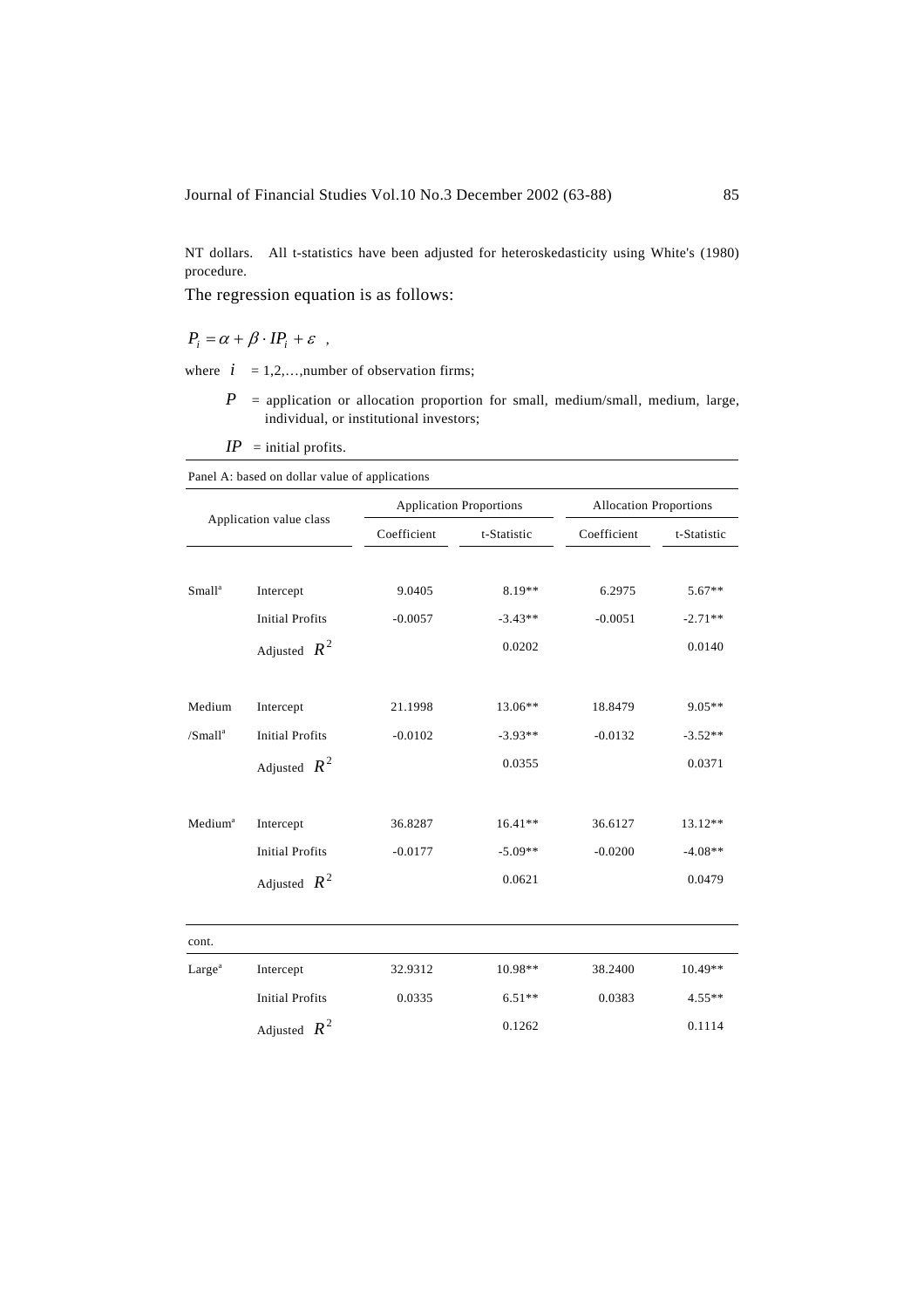| Panel B: based on identity of investors |                        |           |           |           |           |
|-----------------------------------------|------------------------|-----------|-----------|-----------|-----------|
|                                         |                        |           |           |           |           |
| Individual                              | Intercept              | 80.7042   | $45.37**$ | 83.5659   | 42.49**   |
|                                         | <b>Initial Profits</b> | $-0.0234$ | $-5.41**$ | $-0.0245$ | $-4.37**$ |
|                                         | Adjusted $R^2$         | 0.1582    |           | 0.1365    |           |
|                                         |                        |           |           |           |           |
| Institutional Intercept                 |                        | 19.2958   | $10.85**$ | 16.4341   | $8.36**$  |
|                                         | <b>Initial Profits</b> | 0.0234    | $5.41**$  | 0.0245    | $4.37**$  |
|                                         | Adjusted $R^2$         | 0.1582    |           | 0.1365    |           |
|                                         |                        |           |           |           |           |

\*\*Significant at 1% level.

a. Small investors are defined as those who applied for up to NT\$500,000 dollars worth of shares in each issue. Medium/small investors applied for NT\$500,001 to NT\$2,000,000. Medium investors applied for NT\$2,000,001 to NT\$8,000,000 and large investors are defined as those who applied for more than NT\$8,000,000 worth of stock.

 Panel B of Table 7 reports results based on investor's type. These results are qualitatively similar to those in Panel A. Demand from institutional investors can significantly reduce the proportional application and allocation for individual investors. However, the relative magnitude of impact from institutional investors is smaller than that from the largest investors. These results support that application value is a better information proxy than investor's type.

## **4. Conclusions**

 It is typically assumed that institutional investors have better information about the value of an IPO. However, the information concerning investors' identity from individual applications or allocations in a particular IPO is usually not available. Researchers have customarily employed the application share value as the information proxy. In other words, investors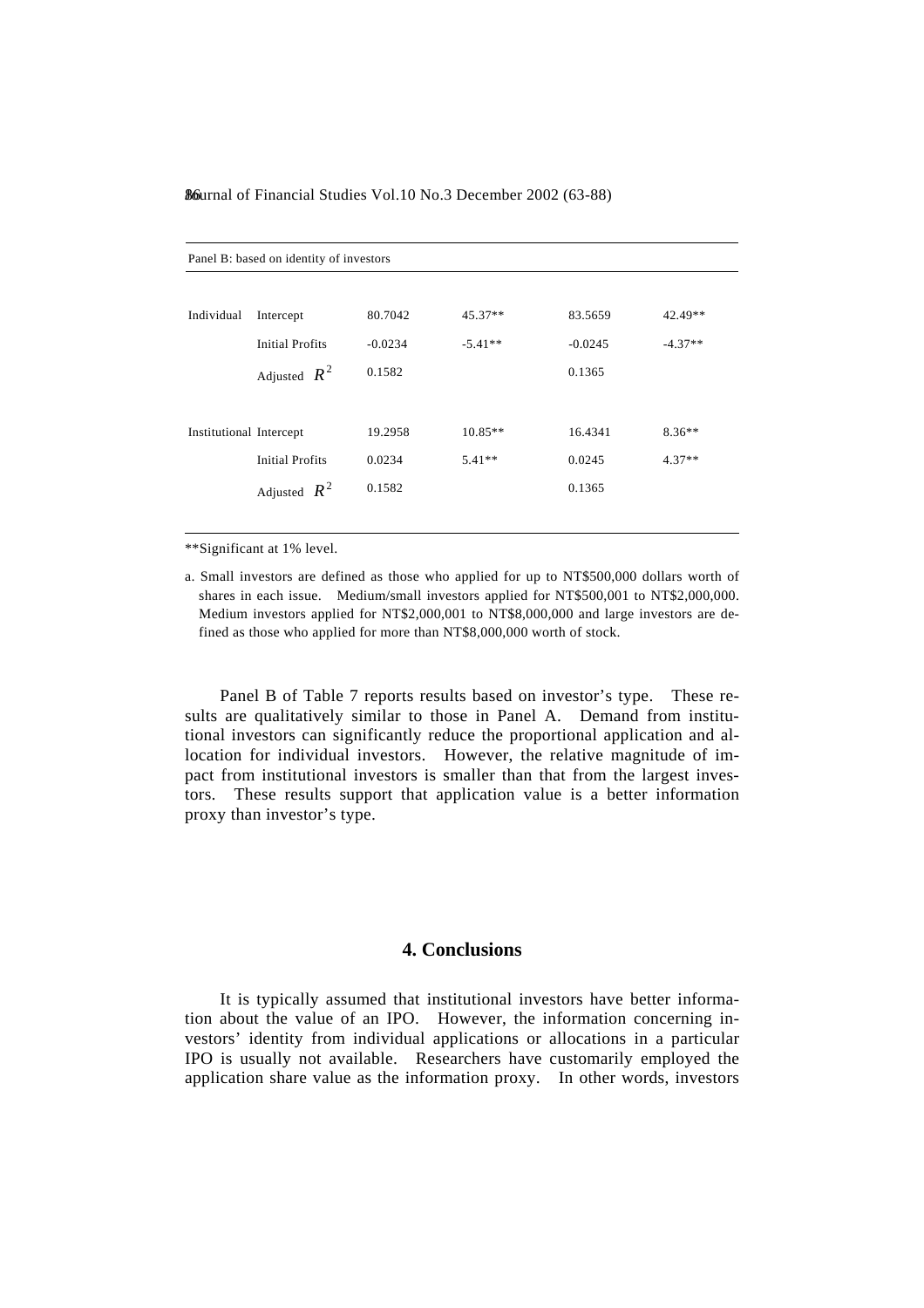submitting larger application values might be better informed than other investors.

 Our results revealed that either investor's type or application value is a good proxy for this information. However, the application value is a better information proxy than investor's type. In other words, the information among the largest investors is finer than the information among the institutional investors. These results suggest that caution should be taken in comparing studies based on different information proxies.

 To examine whether the ability of investor's type and application value to proxy for information differs in application and allocation schedules, we generated twelve regressions in which either the application proportion or the allocation proportion was regressed on the initial profit based on these two information proxies. Empirical results show that the application value has a stronger explicative power than investor's type either in application schedule or in allocation schedule. Moreover, this explicative power is stronger for the application schedule than the allocation schedule. These results imply that the application schedule contains much more information than the allocation schedule.

 Finally, the large value investors' initial excess return is positive and significant, while the small value investors' initial excess return is negative but not significant. These results imply that the discriminatory auctions are unable to completely mitigate information asymmetry. Whether the uniform-price auctions can better mitigate information asymmetry among investors deserves further studies.

### **References**

- 1. Chen, A., 1997, "A survey on IPO related theories and evidence", *Journal of Management* 14, 403-436.
- 2. Field, L. C., 1997, "Is institutional investment in initial public offerings related to the long-run performance of these firms?" Working paper, Penn State University.
- 3. Hanley, K.W. and W. J. Wilhelm, 1995, "Evidence on the strategic allocation of initial public offerings", *Journal of Financial Economics* 37, 239-257.
- 4. Koh, F. and T. Walter, 1989, "A direct test of Rock's model of the pricing of unseasoned issues", *Journal of Financial Economics* 23, 251-272.